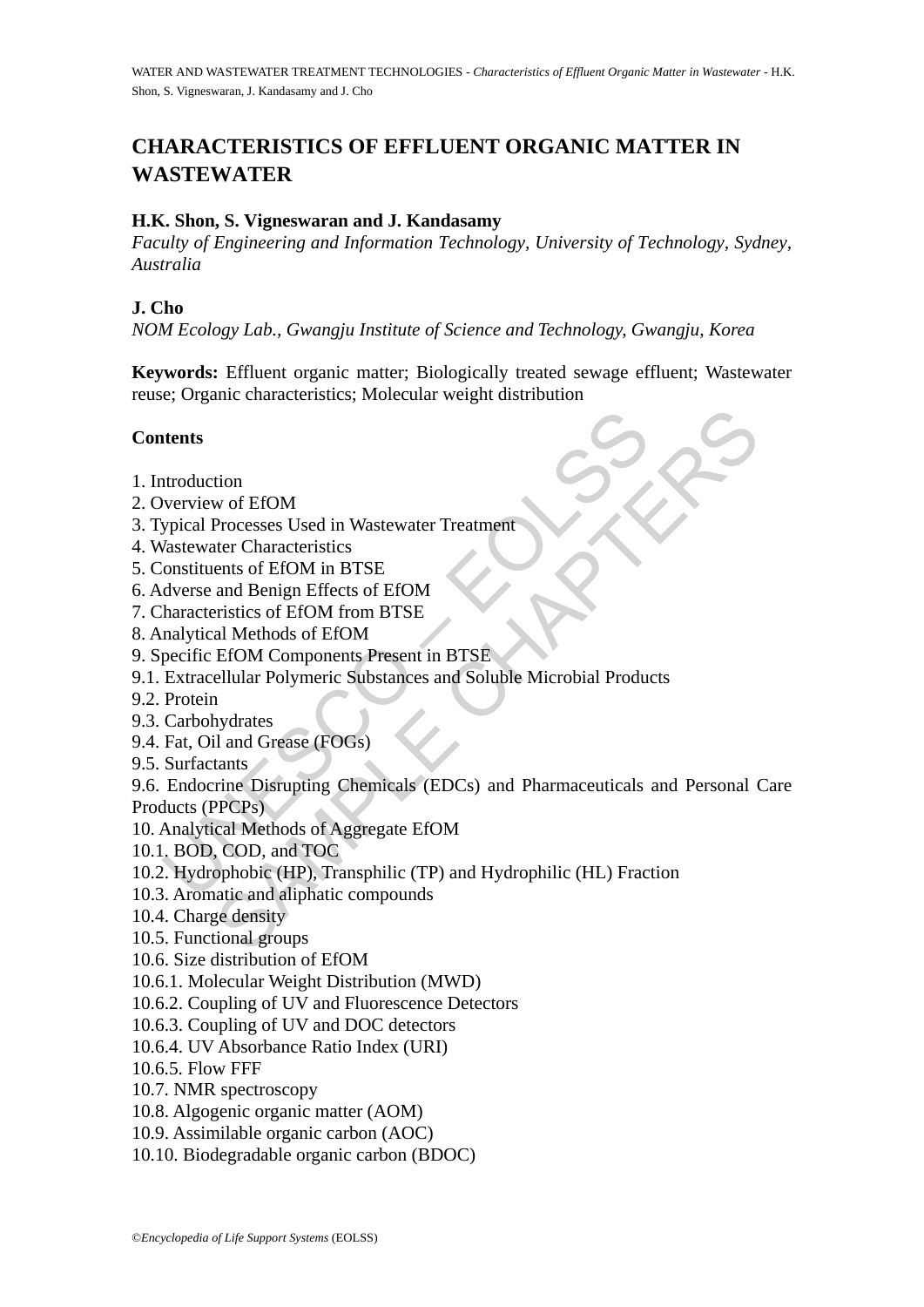10.11. Toxicity analysis **Glossary** Bibliography Biographical Sketches

#### **Summary**

Wastewater reuse is being increasingly promoted as a strategy for conservation of limited resources of freshwater and as a mean of safeguarding the aquatic environment from contaminants present in wastewater. Although secondary and tertiary treated wastewater is often discharged into surface waters, it cannot be used for reuse purposes without further treatment. Some of the parameters of concern for human and environmental health are components of organic matter originating from wastewater treatment plant (WWTP) effluents. This effluent organic matter (EfOM) should be carefully characterized in order to find an optimum treatment method for water reuse. This review presents characteristics and analyses of EfOM components present in WWTP effluents.

#### **1. Introduction**

From the component of wastewater originating the method of the method of the method and the component principle method is review presents characteristics and analyses of EfOM component prefluents.<br> **Alter the second terms** man are components or organic mater originality (The last two masses plant (WWTP) effluents. This effluent organic matter (EfOM) should haracterized in order to find an optimum treatment method for water rew presents chara Wastewater treatment is employed as an action to protect the quality of limited freshwater resources and therefore make it more acceptable for beneficial reuse. However, achieving this objective remains elusive as the total discharge of biologically treated sewage effluent (BTSE) is continually on the rise due to increasing population and urbanization. Wastewater reclamation is recognized as one of the most effective ways of increasing the availability of limited freshwater and at the same time, the use of reclaimed water can reduce the demand for freshwater. For the purpose of wastewater reclamation/reuse, it is imperative to study the characteristics of effluent organic matter (EfOM) in the BTSE in detail in order to design effective treatment methods.

# **2. Overview of EfOM**

The systematic treatment of wastewater was started in the late 1800s and early 1900s (Tchobanoglous and Burton, 1991). For the last two centuries, wastewater treatment has continually been developed to meet increasingly stricter disposal standards. Recently, wastewater for reuse is being increasingly emphasized as a strategy for conservation.

Although many previous researchers have worked extensively on natural organic matter (NOM) in surface waters, there have been few studies related to EfOM in wastewater. This is probably due to the diverse characteristics of wastewater which vary by place and season. However, as concerns related to water reuse increase an interest in characterizing the EfOM has become more important.

The composition of EfOM is a combination of those of NOM, soluble microbial products (SMPs) and trace harmful chemicals. Most of the NOM originates from drinking water, which is one of major components in wastewater, while SMPs come from biological treatment with the WWTP and non-biodegradable organic matter. Of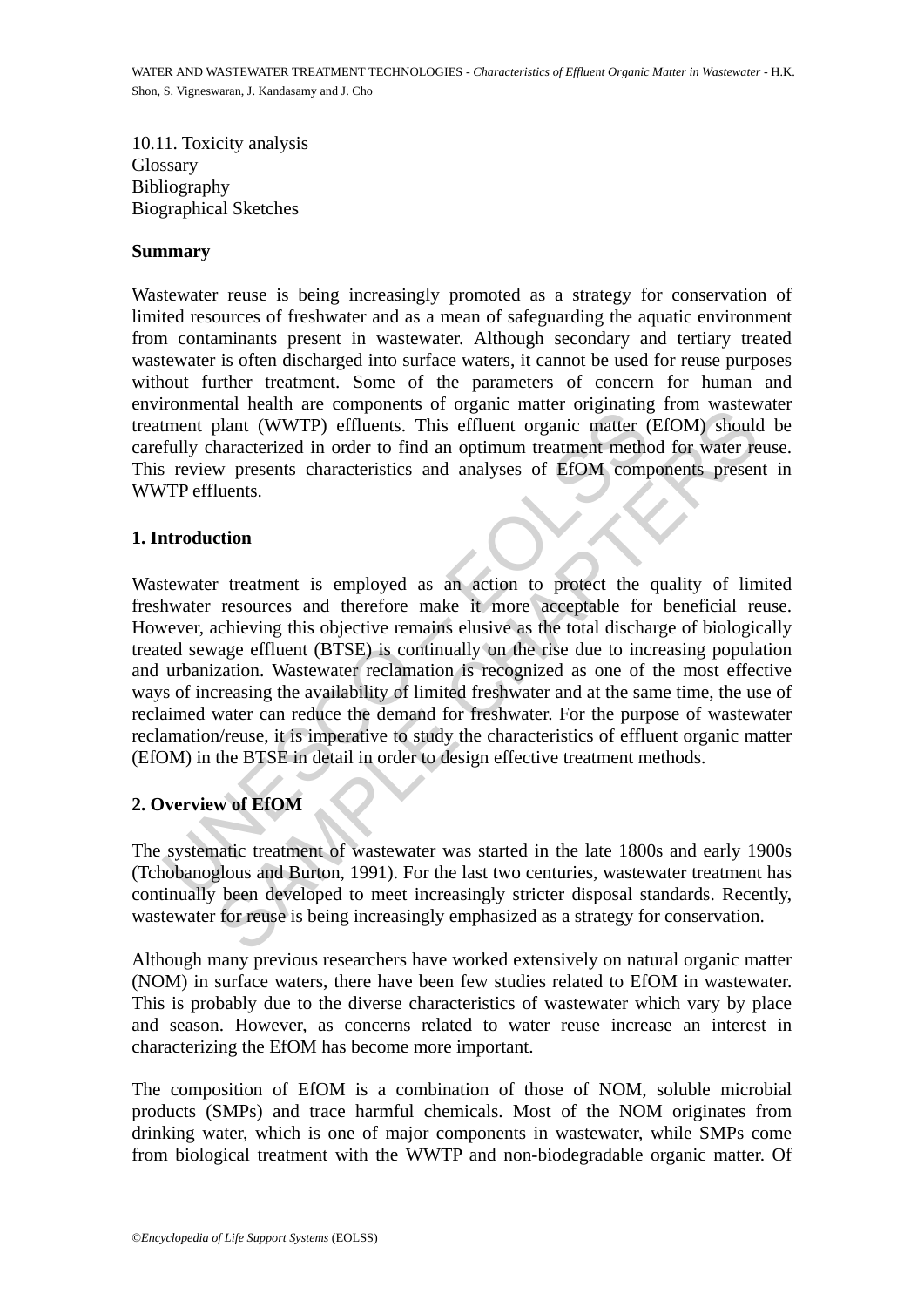particular interest are recalcitrant organic chemicals which are resistant to biodegradation, and thus challenging to remove during typical wastewater treatment. Some micro-contaminants associated with wastewater effluent may cause adverse impacts to aquatic and human health if the compounds are present in recycled water. Some of the compounds of concern include: disinfection by-products (DBP), *N*nitrosodimethylamines (NDMA), pesticides, herbicides, pharmaceuticals and endocrine disrupting chemicals (EDCs) (Boyd et al., 2003; Kim et al., 2006).

## **3. Typical Processes Used in Wastewater Treatment**

Wastewater collected from municipalities, communities and industries contains a wide range of pollutants. The treatment train normally adopted includes physical, chemical, and biological methods. WWTP is divided into four major treatment groups: i) preliminary, ii) primary, iii) secondary, and iv) tertiary advanced treatment. Conventional sewage treatment includes primary treatment to remove the majority of suspended solids, secondary biological treatment to degrade the biodegradable binding organic matter and nutrients and tertiary treatment to remove a portion of the remaining organic and inorganic solids and pathogenic microorganisms through a filtration step.

ogical methods. WWTP is divided into four major treatment groups anary, iii) secondary, and iv) teritary advanced treatment. Contrary, and in the lindes primary treatment to remove the majority of simary biological treatme nethods. WWTP is divided into four major treatment groups: i) preliminar<br>includes primary and iv) teritary advanced treatment. Conventional several<br>includes primary treatment to remove the majority of suspended so<br>biologic The preliminary treatment of wastewater removes coarse and readily settleable inorganic solids with the size range of more than 0.01 mm, such as sand and grit particles. The removal is carried out using screens and grit chambers, respectively. After coarse and floating solids are removed in preliminary treatment, primary treatment removes the bulk of suspended solids through sedimentation tanks or clarifiers. During sedimentation, particles from 0.1 mm to 35  $\mu$ m including both organic and inorganic matter are removed. Of the 70-90 percent of suspended solid removed by sedimentation, 30-40 percent of this reduction is oxygen-demanding suspended solids (Tchobanoglous and Burton, 1991).

Secondary treatment is employed to remove oxygen-demanding organic pollutants which are present mostly in the dissolved form. This process utilizes bacterial biological degradation to remove the dissolved pollutants. However, these microbes will produce SMPs and extracellular polymeric substances (EPSs), which can be toxic and inhibit nitrification.

Tertiary treatment removes part of the remaining organic pollutants through a filtration process. Final disinfection is often utilized to reduce the bacterial count, particularly pathogenic microbes. This is mainly adopted to avoid poorly treated effluent quality and to protect the receiving water.

#### **4. Wastewater Characteristics**

An understanding of the chemical composition of wastewater is important since this allows an understanding of reactions and interactions with the organic and inorganic compounds (Roila et al., 1994). The organic and biological composition of wastewater is a reflection of the influent water usage (such as industrial, domestic and agricultural activities). Wastewater is treated, discharged to a receiving stream, and withdrawn for reuse by a downstream population. Consequently, the chemical and bacteriological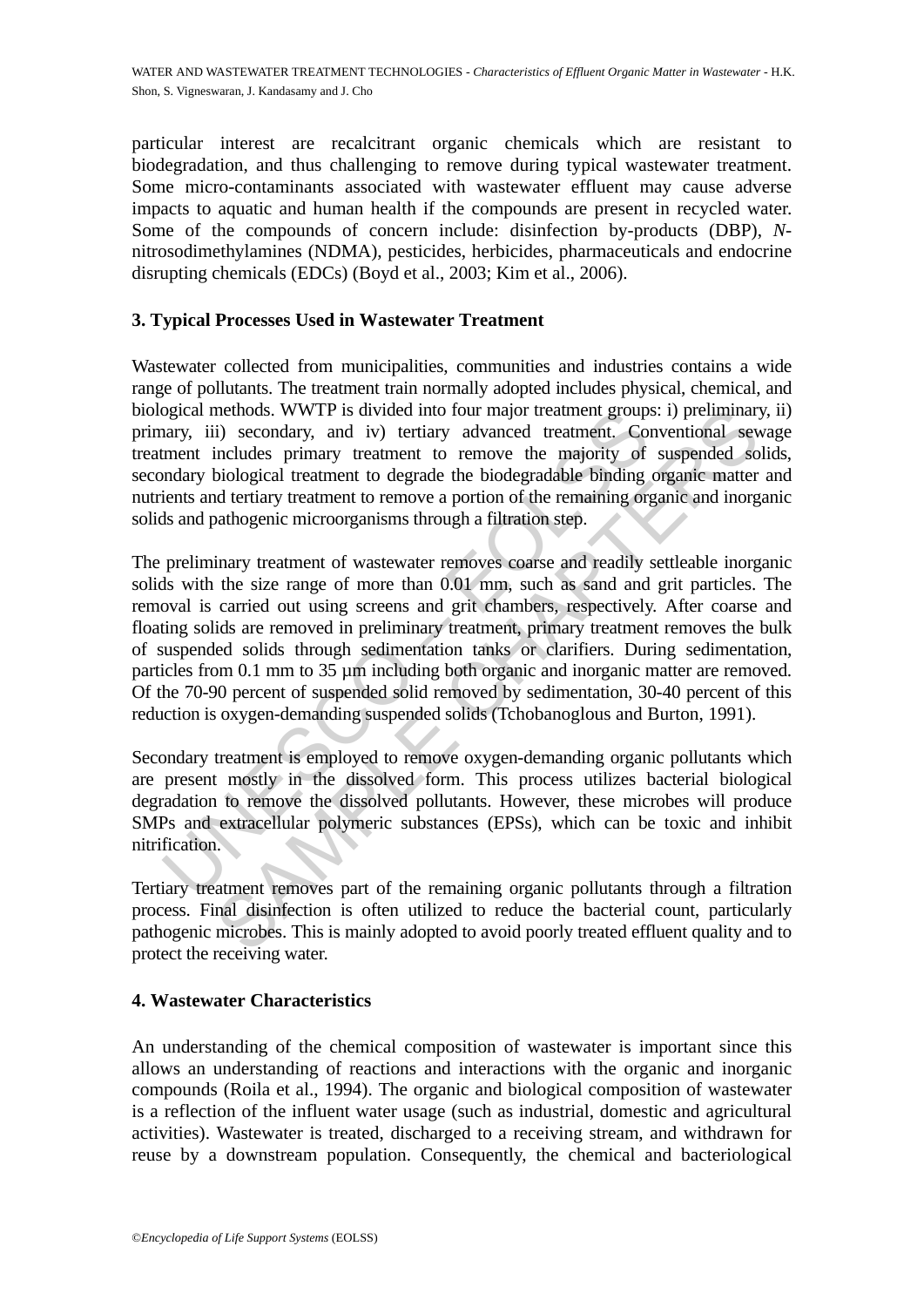composition must be monitored to ensure public health.

Concentrations of nutrients, such as nitrogen and phosphorus, should be reduced to a level protective of the receiving stream (e.g., eutrophication and subsequent siltation). Releases of microbiological contaminants and other pollutants should also be minimized to protect downstream users. The organic composition of wastewater is approximately 50 percent proteins, 40 percent carbohydrates, 10 percent fats and oils, and trace amounts (e.g. μg/L or less) of priority pollutants, surfactants, and emerging contaminants. The microbiological composition of domestic wastewater often contains  $10^5$ -10<sup>8</sup> colony forming unit (CFU)/mL of coliform organisms,  $10^3$ -10<sup>4</sup> CFU/mL fecal streptococci,  $10^{1}$ - $10^{3}$  protozoan cysts, and  $10^{1}$ - $10^{2}$  virus particles. For adequate protection of public health, the safety of wastewater discharged to a receiving stream must be ensured (Ellis, 2004).

Fundamental information on specific characteristics of organic matter is important in the optimization of treatment processes used in WWTP. The chemical composition of the sediments, organic macromolecules, or sewage sludge has been identified in many studies (del Rio et al., 1998; Réveillé et al., 2003; Müller et al., 2000; Her et al., 2002; Leenheer and Croue, 2003).

#### **5. Constituents of EfOM in BTSE**

damental information on specific characteristics of organic matter<br>mization of treatment processes used in WWTP. The chemical<br>ments, organic macromolecules, or sewage sludge has been i<br>ies (del Rio et al., 1998; Réveillé e and information on specific characteristics of organic matter is important in<br>or of treatment processes used in WWTP. The chemical composition of<br>organic macromolecules, or sewage sludge has been identified in m<br>and Croue The presence of trace organic pollutants in wastewater has been the cause of increasing public concern in recent decades due to potential health risks. EfOM in wastewater consists of both particulates and dissolved substances, which has been found to include several trace organic contaminants including EDCs and PPCPs (Halling-Sorensen et al., 1998; Daughton and Ternes, 1999; Snyder et al., 1999; Snyder et al., 2001d; Vanderford et al., 2003). EfOM can be summarized into three general classes based on their origins:

- (i) NOM derived from drinking water sources,
- (ii) Synthetic organic compounds produced during domestic use and disinfection byproducts generated during disinfection processes of water and wastewater treatment and
- (iii)SMPs derived during biological processes of wastewater treatment (Drewes and Fox, 1999).

The constituents that are found in BTSE are shown in Table 1, (Levine et al., 1985). The fraction of particulate organic material measured as suspended solids (SS) includes protozoa, algae, bacterial floc and single cell, microbial waste products and other miscellaneous debris. Dissolved organic matter (smaller than 0.45 µm) are typically cell fragments and macromolecules. Thus, EfOM can be classified into two main groups by size groupings:

- (i) Particulate organic carbon (POC) above 0.45 µm and
- (ii) Dissolved organic carbon (DOC) below that limit. Both groups include a wide variety of constituents (Table 1).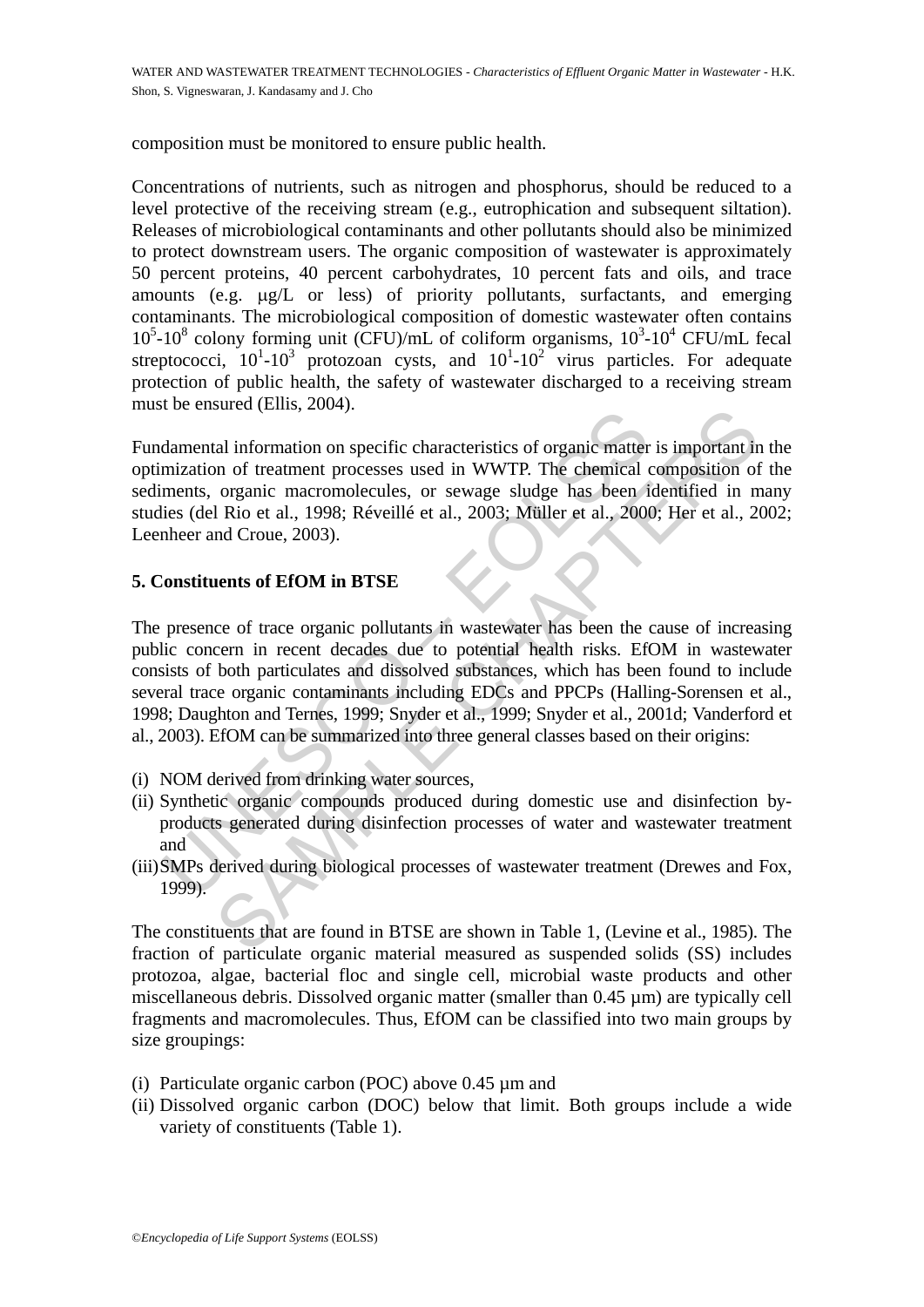| Particulate organic carbon (POC)<br>$10-10^{1}$<br><b>Bacteria</b><br>$10-10^3$<br>Organic Debris<br>$10-10^3$<br>Algae and protozoa<br>Dissolved organic carbon (DOC)<br>$5x10^{1}-10^{3}$<br>Recalcitrant matter<br>$10^3 - 10^6$<br>Humic acid<br>$10-10^2$<br>Nutrient<br>$10^4 - 10^7$<br><b>RNA</b><br>$10^{7} - 10^{9}$<br>Cell fragment<br>$5x10^2-10^4$<br>Chlorophyll<br>$10^4 - 10^7$<br>Polysaccharide<br>$10^2 - 10^3$<br>Carbohydrate<br>$10^4 - 5 \times 10^8$<br>Protein<br>$5x10^1 - 5x10^2$<br>Amino acid Vitamin<br>$10^3 - 10^4$<br>Vitamin | <b>Organic constituents in BTSE</b> | Size $(\mu m)$ | <b>Molecular Weight (daltons)</b> |  |
|-----------------------------------------------------------------------------------------------------------------------------------------------------------------------------------------------------------------------------------------------------------------------------------------------------------------------------------------------------------------------------------------------------------------------------------------------------------------------------------------------------------------------------------------------------------------|-------------------------------------|----------------|-----------------------------------|--|
|                                                                                                                                                                                                                                                                                                                                                                                                                                                                                                                                                                 |                                     |                |                                   |  |
|                                                                                                                                                                                                                                                                                                                                                                                                                                                                                                                                                                 |                                     |                |                                   |  |
|                                                                                                                                                                                                                                                                                                                                                                                                                                                                                                                                                                 |                                     |                |                                   |  |
|                                                                                                                                                                                                                                                                                                                                                                                                                                                                                                                                                                 |                                     |                |                                   |  |
|                                                                                                                                                                                                                                                                                                                                                                                                                                                                                                                                                                 |                                     |                |                                   |  |
|                                                                                                                                                                                                                                                                                                                                                                                                                                                                                                                                                                 |                                     |                |                                   |  |
|                                                                                                                                                                                                                                                                                                                                                                                                                                                                                                                                                                 |                                     |                |                                   |  |
|                                                                                                                                                                                                                                                                                                                                                                                                                                                                                                                                                                 |                                     |                |                                   |  |
|                                                                                                                                                                                                                                                                                                                                                                                                                                                                                                                                                                 |                                     |                |                                   |  |
|                                                                                                                                                                                                                                                                                                                                                                                                                                                                                                                                                                 |                                     |                |                                   |  |
|                                                                                                                                                                                                                                                                                                                                                                                                                                                                                                                                                                 |                                     |                |                                   |  |
|                                                                                                                                                                                                                                                                                                                                                                                                                                                                                                                                                                 |                                     |                |                                   |  |
|                                                                                                                                                                                                                                                                                                                                                                                                                                                                                                                                                                 |                                     |                |                                   |  |
|                                                                                                                                                                                                                                                                                                                                                                                                                                                                                                                                                                 |                                     |                |                                   |  |
|                                                                                                                                                                                                                                                                                                                                                                                                                                                                                                                                                                 |                                     |                |                                   |  |
|                                                                                                                                                                                                                                                                                                                                                                                                                                                                                                                                                                 |                                     |                |                                   |  |
| $10^6 - 10^9$<br><b>Virus</b>                                                                                                                                                                                                                                                                                                                                                                                                                                                                                                                                   |                                     |                |                                   |  |
| $10^2 - 10^3$<br>Fatty acid                                                                                                                                                                                                                                                                                                                                                                                                                                                                                                                                     |                                     |                |                                   |  |
| $10^{4} - 10^{5}$<br>Extracellular enzyme                                                                                                                                                                                                                                                                                                                                                                                                                                                                                                                       |                                     |                |                                   |  |
| $10^8 - 10^9$<br><b>DNA</b>                                                                                                                                                                                                                                                                                                                                                                                                                                                                                                                                     |                                     |                |                                   |  |

Table 1 Typical organic constituents in BTSE and their size ranges

**Example 10<sup>4</sup>-5x1**<br> **Example 2011**<br> **Example 2014**<br> **Example 2014**<br> **Example 2014**<br> **Example 2014**<br> **Example 2014**<br> **Example 2014**<br> **Example 2014**<br> **Example 2014**<br> **Example 2014**<br> **Example 2014**<br> **Example 2014**<br> **Example** SAMPLE CHAPTERS Painter (1973) and Levine et al. (1985) showed that organic contaminants of interest in wastewater range in size from less than 0.001  $\mu$ m to well over 100  $\mu$ m. The major macromolecules in BTSE are the polysaccharides, proteins, lipids, nucleic acids and NOM (Levine et al., 1985). EfOM in the range from  $10^3$  to  $10^6$  Da include humic acids and fulvic acids present in drinking water. Wastewater compounds smaller than  $10^3$  Da include carbohydrates, amino acids, vitamins, and chlorophyll. Persistent chemical compounds such as dichloro-diphenyl-trichloroethane (DDT), polychlorinated biphenyls and other substances of public health are often lower molecular weight (MW) compounds (Stull et al., 1996; Pempkowiak and Obarska-Pempkowiak, 2002). To remove these compounds, it is important to examine the interrelationship between the ranges of contaminant size and wastewater treatment operations and processes.

The POC includes zooplankton, algae, bacteria, and debris organic matter from soil and plants. It can easily be removed by solid-liquid separation processes. However, the DOC can pass on many effects on water quality and therefore it remains a focus of research in wastewater treatment (Shon et al., 2005a). Figure 1 shows the most significant DOC components in water in terms of different fractions, (Thurman, 1985; Cho, 1998).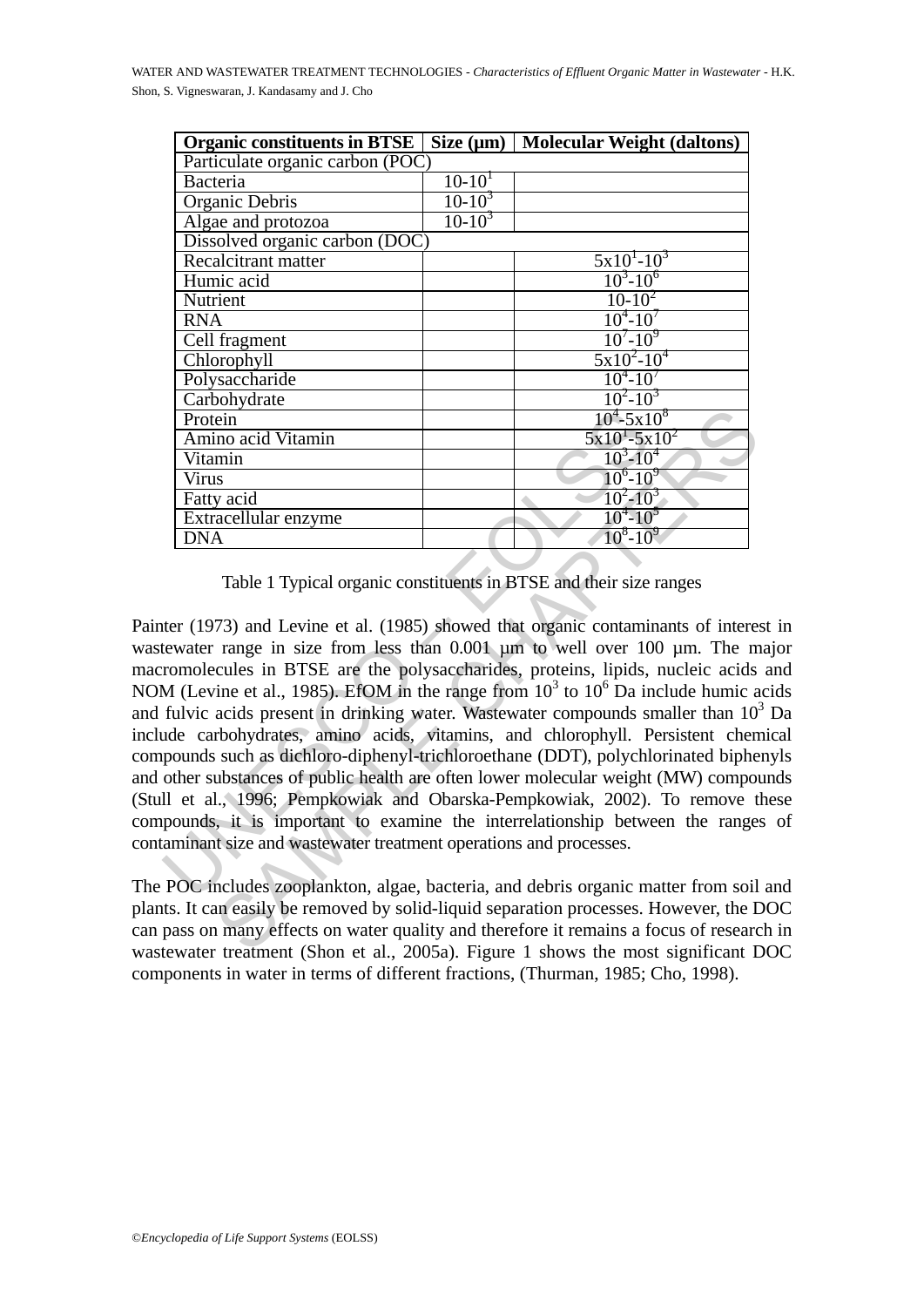

Figure 1 Different fractions of DOC and their constituents.

# **6. Adverse and Benign Effects of EfOM**

EfOM affects essentially all chemicals and biological processes in aquatic environments. It has a stabilizing effect, opposite to that of metal ions. EfOM can have the following consequences:

- (i) Precursor for the formation of disinfection-by-products,
- (ii) Exerts higher coagulant and oxidant demands,
- (iii)Fouls adsorbents and membranes;
- (iv)Causes corrosion problems, and
- (v) Supplies substrate for biomass growth in water distribution networks.

The presence of EfOM in BTSE can also be helpful in some instances. For instance, EfOM substances can bind with metals and organic compounds to reduce bioavailability and subsequent toxicity. Some treatment processes implicitly benefit from the physicochemical effects of EfOM on colloids. Humic acids can be used as direct means to extract pollutants (Yates and Von Wandruszka, 1999).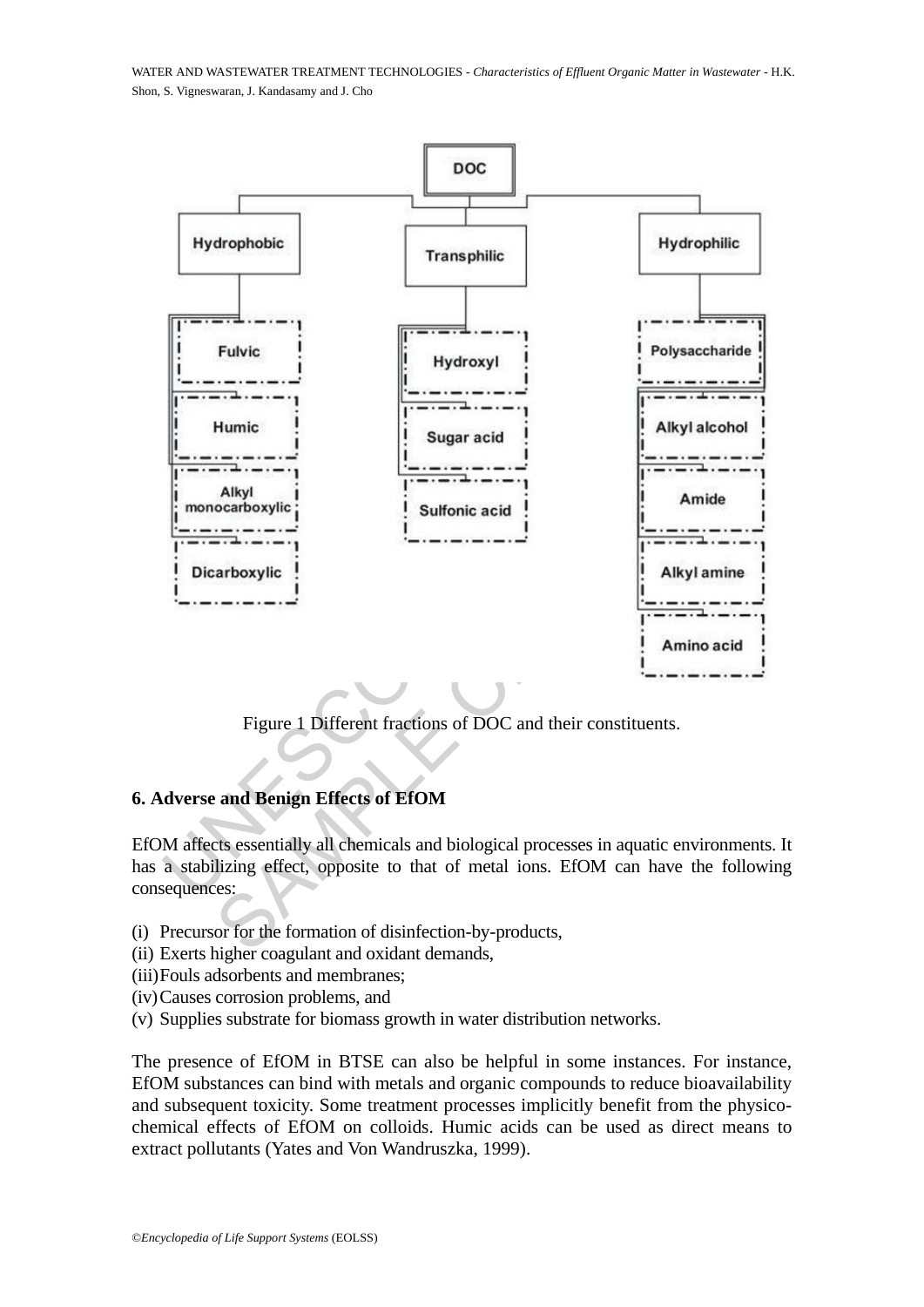## **7. Characteristics of EfOM from BTSE**

Wastewater qualities can be classified into 3 groups: i) physical, ii) chemical and iii) biological. The physical characteristics include color, odor, solids and temperature; chemical characteristics include the amount or concentration of carbohydrates, fats, oils and grease, pesticides, phenols, proteins, surfactants and volatile organic matter, alkalinity and chlorides, heavy metals, nitrogen, phosphorus, sulfur, hydrogen sulfide and methane, oxygen; and chemical characteristics include animals and plants, eubacteria and archaebacteria, viruses. The sources of these various characteristics are outlined in Tchobanoglous and Burton (1991). It should be noted that many of the parameters listed are interrelated. Tchobanoglous and Burton (1991) observed that temperature, a physical property, affects both the biological activity in the wastewater and the amounts of gases dissolved in wastewater.

the amounts of gases dissolved in wastewater.<br>
ventional wastewater treatment cannot remove all contam<br>
overies have indicated that trace chemicals in effluents can in<br>
centrations (Bevans et al., 1996; Kramer et al., 1998 ounts of gases dissolved in wastewater.<br>
and wastewater treatment cannot remove all contaminants, as re<br>
have indicated that trace chemicals in effluents can impact fish at 1<br>
ons (Bevans et al., 1996; Kramer et al., 1998; Conventional wastewater treatment cannot remove all contaminants, as recent discoveries have indicated that trace chemicals in effluents can impact fish at ng/L concentrations (Bevans et al., 1996; Kramer et al., 1998; Renner, 1998; Jobling et al., 2003; Snyder et al., 2004a; Parrott and Blunt, 2005). Suspended solids can lead to developing sludge deposits and anaerobic conditions when unfiltered wastewater is discharged into an aquatic environment. In addition, their biological stabilization can lead to the depletion of oxygen and to an increase in septic conditions. Nutrients, particularly nitrogen, phosphorus, and carbon, are essential components for bacterial growth. When discharged into the aquatic environment, these nutrients can ultimately lead to the growth of undesirable aquatic life. However, nutrients are also essential for a healthy aquatic environment and some level of productivity is required to sustain healthy fish populations. Therefore, almost complete elimination of nutrients and carbon may have an unhealthy impact on receiving waters, hence careful thought should be given to any water quality changes in effluents discharged to surface water.

# **8. Analytical Methods of EfOM**

Over the years, a number of different analytical methods have been developed to determine the organic content in waste waters. In general, these methods may be divided into those used to measure gross concentrations of EfOM greater than about 1 mg/L and those used to measure trace concentrations in the range of nano- and micro- sizes (Tchobanoglous and Burton, 1991). Here, EfOM includes both NOM and EfOM and the analytical method to measure NOM is the same as EfOM.

The organic pollutants are generally measured in terms of surrogate parameters such as biochemical oxygen demand (BOD), chemical oxygen demand (COD), total organic carbon (TOC), etc. However, considering the harmful effects of trace EfOM such as DBP, EDC, PPCP, etc., they are also measured. The characterization of EfOM can also be classified into two groups of traditional analyses and numerous analytical methods (Her, 2002). Most chemical or physical characterization has been conducted on traditional analyses (e.g., light absorptivity, DOC concentration, aromaticity, fluorescence, XAD fractionation and MW) due to the difficulty and higher cost of detailed structure analysis. The advanced numerous analytical approaches include NMR,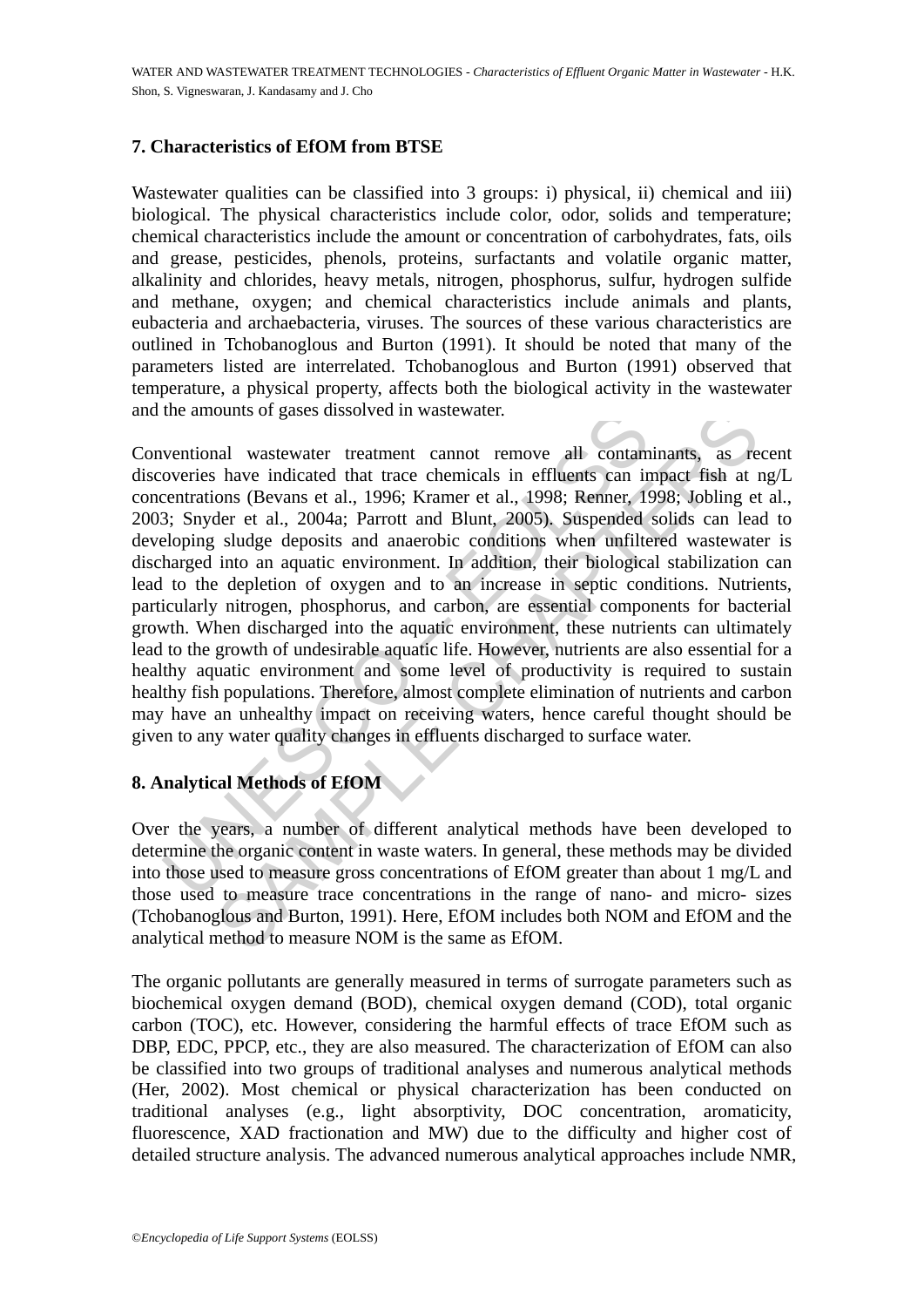pyrolysis-GC/MS, IR, size exclusion chromatography (SEC) coupled to electrospray ionization quadrupole time-of-flight mass spectrometry (ESI-Z-TOF-MS) and thermogravimetric methods. The SEC coupled with ESI-Z-TOF-MS allows a better understanding of the chemistry of EfOM, of its complexing properties towards heavy metals and radionuclides for environmental studies (Plancque et al., 2001; Reemtsma and These, 2005). The most popular analytical methods of the characterization of EfOM can be defined as i) aromaticity by UV absorbance, charge density by potentiometric titrations, ii) hydrophobicity by fractionation, iii) functional groups by attenuated total reflection-Fourier transform infrared spectroscopy (ATR-FTIR), iv) polysaccharide, protein, lipid, and fatty acid by flash pyrolysis/gas chromatography/mass spectrometry analysis (pyrolysis/GC/MS), and v) molecular weight distribution (MWD) by high performance size exclusion chromatography (HPSEC).

In this chapter, EfOM is divided into specific EfOM components and aggregate EfOM. Detailed characteristics of EfOM by the classification will be presented in terms of origin, concentration, analytical method and effect.

# **9. Specific EfOM Components Present in BTSE**

ais chapter, EfOM is divided into specific EfOM components and<br>ailed characteristics of EfOM by the classification will be pre-<br>in, concentration, analytical method and effect.<br>**pecific EfOM Components Present in BTSE**<br>co pter, EfOM is divided into specific EfOM components and aggregate Eft<br>haracteristics of EfOM by the classification will be presented in term<br>centration, analytical method and effect.<br>**EfOM Components Present in BTSE**<br>**EfOM** The contaminants in BTSE can be separated into size fractions based upon successive sedimentation, centrifugation and filtration. The four molecular size fractions are classified by range as settleable, supracolloidal, colloidal and soluble. The size range are less than  $0.08 \mu m$ ,  $0.08 - 1.0 \mu m$ , 1 - 100  $\mu m$ , greater 100  $\mu m$  for soluble, colloidal, supracolloidal, settleable resecptively (Levine et al., 1985). The organic content varies with the amount of grease, protein, carbohydrates. For soluble organics is 12%, 4%, 58% of grease, protein, carbohydrates respectively (Levine et al., 1985).. An important conclusion from the early studies is that particles smaller than 1.0 µm can be degraded biochemically at a much more rapid rate than particles larger than 1.0  $\mu$ m (Levine et al., 1985). Most of the EfOM in the treated water are found in the soluble fraction (86% of the COD). The elimination of EfOM by biological treatment is 90% for the soluble fraction and 96% for the bulk EfOM (Dignac et al., 2000). In a wastewater, approximate 75 percent of the suspended solids and 40 percent of the filterable solids are organic in nature (Levine et al., 1985). These solids are derived from both animals and plants as well as their activities. Organic compounds are normally comprised of a combination of carbon, hydrogen and oxygen with nitrogen in some cases. Other important elements, such as sulphur, phosphorus and iron, may also be present. Small quantities of a large number of different synthetic organic molecules include surfactants, organic priority pollutants, volatile organic compounds and agricultural pesticides. The number of such compounds is growing as organic molecules are continually being synthesized. The presence of these substances has complicated wastewater treatment because many of them either cannot be or are slowly decomposed biologically. Along with protein, carbohydrate, fat, oil, grease and urea, wastewater also contains small quantities of a large number of different synthetic organic molecules. Typical examples include surfactants, priority pollutants, volatile organic compounds, and agricultural pesticides. The presence of these substances has complicated wastewater treatment since several have been found to be resistant to biodegradation (Snyder et al., 2004b).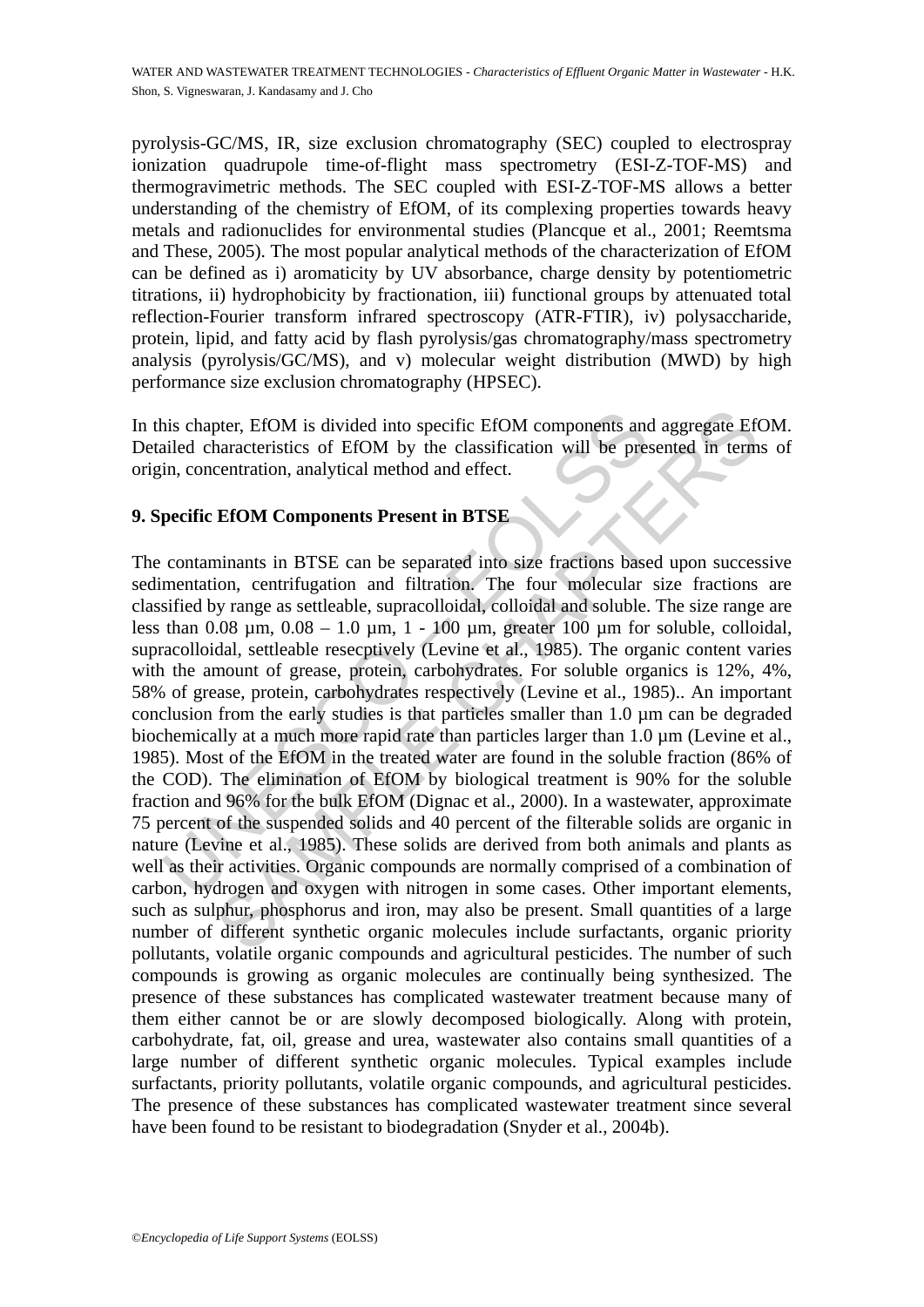- -

-

# TO ACCESS ALL THE **39 PAGES** OF THIS CHAPTER, Visit[: http://www.eolss.net/Eolss-sampleAllChapter.aspx](https://www.eolss.net/ebooklib/sc_cart.aspx?File=E6-144-01)

#### **Bibliography**

Aguayo, S., Muñoz, M. J., Torre, A. de la, Roset, J., Peña, E. de la and Carballo, M. (2004) Identification of organic compounds and ecotoxicological assessment of sewage treatment plants (STP) effluents. Science of The Total Environment, 38 (1-3), 69-81 [this paper describes how a combined chemical and toxicological analyses can be used to identify key toxicants]

Aiken, G., McKnight, D., Thorn, K., and Thurman, E. (1992). Isolation of hydrophilic organic acids from water using non-ionic macroporous resins. Organic Geceochemistry, 18 (4), 567-573. [this paper describes how non-ionic macroporous resins are used for fractionation]

Alcock R. E., Sweetman A., et al. (1999) Assessment of Organic Contaminant Fate in Waste Water Treatment Plants. Chemosphere 38(10), 2247-2262. [this paper gives details of removal of endocrine disruptors and PPCP compounds in WWTP]

Amy, G, Bryant, C., and Belyani, M. (1987) Molecular weight distribution of soluble organic matter in various secondary and tertiary effluents. Water Science and Technology, 19 (3-4), 529–538. [this paper describes the characterisation of soluble organic matter using molecular weight distribution]

nce of The Total Environment, 38 (1-3), 69-81 [this paper describes how a cological analyses can be used to identify key toxicants]<br>
n, G, McKnight, D,, Thorn, K., and Thurman, E. (1992). Isolation of hydroph<br>
r using nonthe Total Environment, 38 ( $1-3$ ), 69-81 [this paper describes how a combined chemica<br>analyses can be used to identify key toxicants]<br>cKhight, D,, Thom, K., and Thurman, E. (1992). Isolation of hydrophilic organic acids<br>n Ankley G., Mihaich E., et al. (1998) Overview of a Workshop on Screening Methods for Detecting Potential (Anti-) Estrogenic/Andogenic Chemicals in Wildlife. Environmental Toxicology and Chemistry 17(1), 68-87. [this paper describes the detection of endocrine disruptors]

APHA, 1995 Standard methods for the examination of water and waste water (18), American Public Health Association (APHA), Washington, DC (1995). [this manual details standard detection methods used in water and waste water treatment]

Aquino S. F. and Stuckey D. C. (2004) Soluble microbial products formation in anaerobic chemostats in the presence of toxic compounds. Water Research, 38 (2), 255-266. [this paper details the detection of soluble microbial products]

Barcel D. (2003) Emerging pollutants in water analysis. TrAC Trends in Analytical Chemistry 22 (10), xiv-xvi. [this paper details emerging pollutants that are of concern in water treatment]

Barker D.J. and Stuckey D.C. (2001) Modeling of soluble microbial products in anaerobic digestion: the effect of feed strength and composition. Water Environ Res 73 (2), 173–184. [this paper details the formation of soluble microbial products]

Bevans H. E., Goodbred S. L., et al. (1996) Synthetic Organic Compounds and Carp Endocrinology and Histology in Las Vegas Wash and Las Vegas and Callville Bays of Lake Mead, Nevada, 1992 and 1995. Water-Resources Investigations Report 96-4266. [this report details contaminants not removed by conventional wastewater treatment]

Bolto B., Dixon D. and Eldridge R. (2004) Ion exchange for the removal of natural organic matter. Reactive and Functional Polymers, 60, 171-182. [this paper describes the ion exchange process for removal of natural organic matter]

Boyd G.R., Reemtsma H., Grimm D.A. and Mitra S. (2003) Pharmaceuticals and personal care products (PPCPs) in surface and treated waters of Louisiana, USA and Ontario, Canada. The Science of The Total Environment, 311 (1-3), 135-149. [this paper describes the adverse impacts of micro-contaminants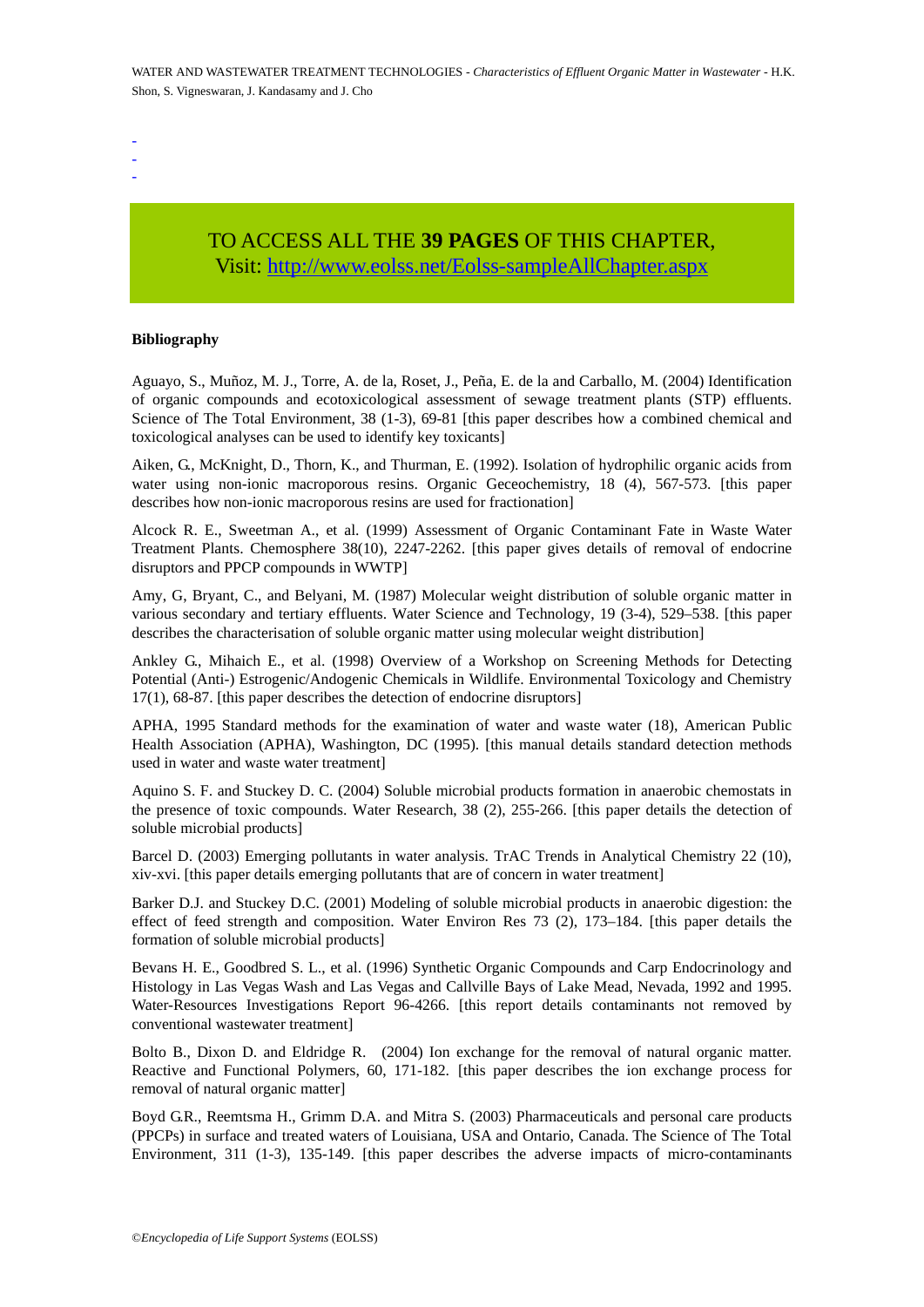associated with wastewater effluent]

Brinkman, T., Zwiener, C., and Frimmel, F.H. (2000) Trace level determination of low molecular weight organic acids in humic substances by ion exchange chromatography. Vom Wasser, 94, 41-50. [this paper describes the detection of humic acids]

Cai, Y., "Size distribution measurements of dissolved organic carbon in natural waters using ultrafiltration technique," Water Res., 33, 3056 (1999). [this paper describes the detection of dissolved organic carbon in natural waters]

Cho, J. Natural organic matter (NOM) rejection by, and flux-decline of , nanofiltration (NF) and ultrafiltration (UF) membranes. Ph.D. dissertation, Department of Civil, Environmental, and Architectural engineering, University of Colorado at Boulder, 1998. [this thesis is a study of NOM removal using membrane processes]

Cho, J., Amy, G. and Pellegrino, J. (2000) Membrane filtration of natural organic matter: comparison of flux decline, NOM rejection, and foulants during filtration with three UF membranes. Desalination, 127, 283-298. [this paper describes the removal of NOM using membrane processes]

Chronakis, I.S. (2001) Gelation of edible blue-green algae protein isolate (Spirulina platensis Strain Pacifica): thermal transitions, rheological properties, and molecular forces involved. J Agric Food Chem 49, 888–898. [this paper describes the characteristics of blue-green algae]

Cohen, S.A. and Michaud, D.P., 1993. Synthesis of a fluorescent derivatizing reagent, 6-aminoquinolyl-N-hydroxysuccinimidyl carbamate, and its application for the analysis of hydrolysate amino acids via high-performance liquid chromatography. Ana. Biochem. 211, pp. 279–287. [this paper describes the analysis of amino acids using high-performance liquid chromatography]

Cook J. W., Dodds E. C., et al. (1934) Estrogenic activity of some condensed ring compounds in relation to their other biological activities. Proceedings of the Royal Society of London B114, 272-286. [this paper details how certain chemicals to mimic estrogen]

Daughton C. G. and Ternes T. A. (1999) Pharmaceuticals and Personal Care Products in the Environment: Agents of Subtle Change? Environmental Health Perspectives 107(6), 907-938. [this paper describes the adverse impacts of PPCPs]

298. [this paper describes the removal of NOM using membrane processes]<br>298. [this paper describes the removal of NOM using membrane processes]<br>makis, I.S. (2001) Gelation of edible blue-green algae protein isolate (Spi<br>ci From Figuresia, an around and Tarty matter of the space and the space and a space describes the removal of NOM using membrane processes]<br>
S. (2001) Gelation of edible blue-green algae protein isolate (Spirulina platensis del Rio J.C., McKinney D.E., Knicker H., Nanny M.A., Minard R.D. and Hatcher P.G. (1998) Structural characterization of bio- and geo-macromolecules by off-line thermochemolysis with tetramethylammonium hydroxide. Journal of Chromatography A 823 (1-2), 433-448. [this paper details the chemical composition of organic macromolecules]

Desbrow C., Routledge E. J., et al. (1998) Identification of Estrogenic Chemicals in STW Effluent. 1. Chemical Fractionation and in Vitro Biological Screening. Environmental Science & Technology 32(11), 1549-1558. [this paper describes the identification of endocrine disruptors]

Dignac M.F., Ginestet P., Ryback D., Bruchet A., Urbain V. and Scribe P. (2000) Fate of wastewater organic pollution during activated carbon sludge treatment: nature of residual organic matter. Water Research 37, 4185-4194. [this paper details the molecular composition of organic matter]

Drewes J. and Fox P. (1999) Fate of Natural Organic Matter (NOM) during Groundwater Recharge using Reclaimed Water. Water Science and Technology, 40 (9), 241–248. [this paper describes how residual NOM and SMP influence the character of DOC in treated water]

Drewes J. E., Heberer T., et al. (2002) Fate of pharmaceuticals during indirect potable reuse. Water Science and Technology 46(3), 73-80. [this paper describes the removal of PPCP compounds in WWTP]

Dubois, M., Gilles, K.A., Hamilton, J.K. Rebers, P.A. and Smith, F. (1956) Colorimetric method for determination of sugars and related substances. Anal Chem 28 3, 350–356. [this paper details how carbohydrate concentration is determined using the colorimetric procedure]

Edzwald, J. K., Becker, William C., Wattier, Kevin L. (1985). Surrogate parameters for monitoring organic matter and THM precursors, JAWWA, Vol. 77, No. 4, pp. 122-132. [this paper describes how EfOM and humic content can be characterized by UV absorbance]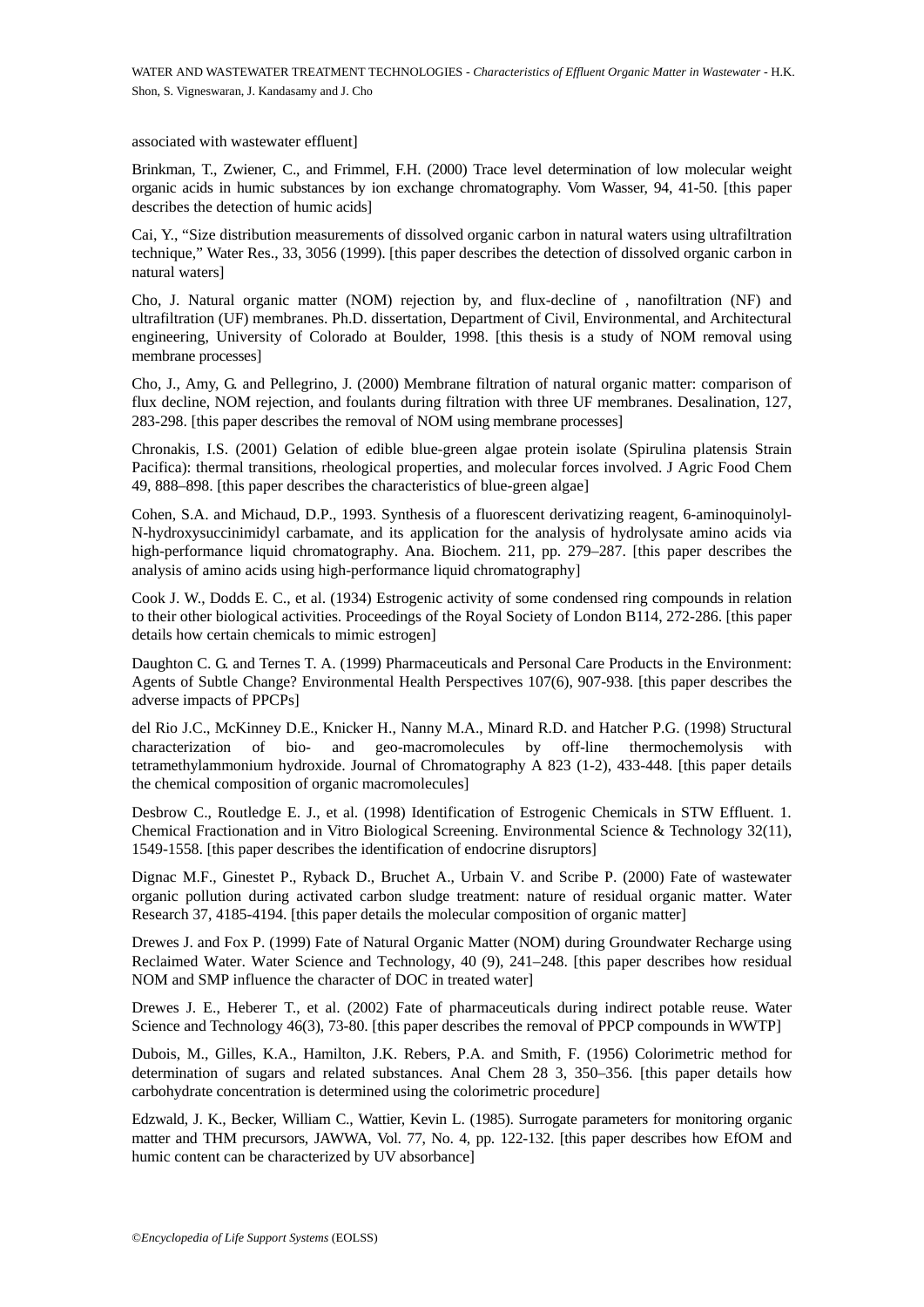Ellis T.G. (2004) Chemistry of wastewater. Encyclopedia of Life Support System (EOLSS), Developed under the Auspices of the UNESCO, Eolss Publishers, Oxford, UK, http://www.eolss.net. [this book chapter details the characteristic of wastewater]

Escobar, I. and Randall, A., 1999. Influence of nanofiltration on distribution system biostability. J. Am. Water Works Assoc. 91 6, pp. 76–89. [this paper describes the measurement of assimilable organic carbon]

Escobar, I.C. and Randall, A.A. (2001) Assimilable organic carbon (AOC) and biodegradable dissolved organic carbon (BDOC): complementary measurements. Water Research, 35 (18), 4444-4454. [this paper describes the measurement of assimilable organic carbon]

Fisher A. L., Keasling H. H., et al. (1952) Estrogenic action of some DDT analogs. Proc. Soc. Exptl. Biol. Med. 81, 439-441. [This paper describes the ability of certain chemicals to mimic estrogen]

Fontanier V., Farines V., Albet J., Baig S. and Molinier J. (2006) Study of catalyzed ozonation for advanced treatment of pulp and paper mill effluents. Water Research, 40 (2), 303-310. [this paper describes the treatment of wastewaters from pulp and paper mills]

The treatment of visibles are detection of pather and respectively. The summanny A.C., The University C.C. and MacGinnis, A.C. Morgan, S.L. and Gilbart, J., 1989. Preparation of alditol acetates and matography GC and mass Fox, A., Morgan, S.L. and Gilbart, J., 1989. Preparation of alditol acetates and their analysis by gas chromatography GC and mass spectrometry. In: Bierman, C.J. and MacGinnis, G.D., Editors, 1989. Analysis of Carbohydrates by GLC and MS, CRC Press, pp. 87–117. [this paper details how monosaccharides are derivatized by the alditol acetate method]

Gillesby B. E. and Zacharewski T. R. (1998) Exoestrogens: Mechanisms of action and strategies for identification and assessment. Environmental Toxicology and Chemistry 17(1), 3-14. [This paper describes the ability of certain chemicals to mimic estrogen]

Gimbert, L. J., Andrew, K. N., Haygarth, P. M. and Worsfold, P. J., "Environmental applications of flow field-flow fractionation (FIFFF)," TrAC Trends in Analytical Chemistry, 22, 615 (2003). [this paper details the detection of detection of polymers and inorganic colloids using FFF]

Halling-Sorensen B., Nielsen S. N., et al. (1998) Occurence, Fate and Effects of Pharmaceutical Substances in the Environment - A Review. Chemosphere 36(2), 357-393. [ This paper is a good review of PPCPs]

Harries J. E., Sheahan D. A., et al. (1997) Estrogenic activity in five United Kingdom rivers detected by measurement of vitellogenesis in caged male trout. Environmental Toxicology and Chemistry 16(3),534- 542. [this paper describes a field study of the effect endrocrine disruptors in aquatic enviroments]

Hartmann, R. L. and Williams, S. K. R., "Flow field-flow fractionation as an analytical technique to rapidly quantitate membrane fouling," J. Membrane Sci., 209, 93 (2002). [ this paper describes how FFF is used to quantify membrane fouling]

The matrix of paper and paper mini-matrix. The the colonic treatment of wastewaters from pulp and paper mills]<br>
reanment of wastewaters from pulp and paper mills]<br>
reanment of wastewaters from pulp and paper mills]<br>
reanm Her, N.G. Identification and characterization of foulants and scalants on NF membrane. Ph.D. dissertation, Department of Civil, Environmental, and Architectural engineering, University of Colorado at Boulder, 2002. [this thesis provides useful information on the use of HPLC for characterizing organic matter and examples of HPSEC-UVA-Fluorescence-DOC and examples of HPSEC-UV chromatograms and URI values (UVA<sub>210</sub>/UVA<sub>254</sub>) for humic acids refered to in this chapter]

Her N., Amy G., Foss, D.; Cho, J.; Yoon, Y.; Kosenka, P. (2002) Optimization of method for detecting and characterizing NOM by HPLC-size exclusion chromatography with UV and on-line DOC detection. Environmental Science & Technology 36(5): 1069-1076. [this paper provides useful information on the use of HPLC for characterizing organic matter]

Her, N., Amy, G., Foss, D. and Cho, J., "Variations of Molecular Weight Estimation by HP-Size Exclusion Chromatography with UVA versus Online DOC Detection," Environ. Sci. Technol., 36, 3393 (2002). [this paper provides useful information on the use of HPLC for characterizing organic matter]

Huber, S. A. "Evidence for membrane fouling by specific TOC constituents," Desal., 119, 229 (1998). [this paper describes MWD analysis of organic matter]

Huck, P. M., Measurement of Biodegradable Organic Matter and Bacterial Growth Potential in Drinking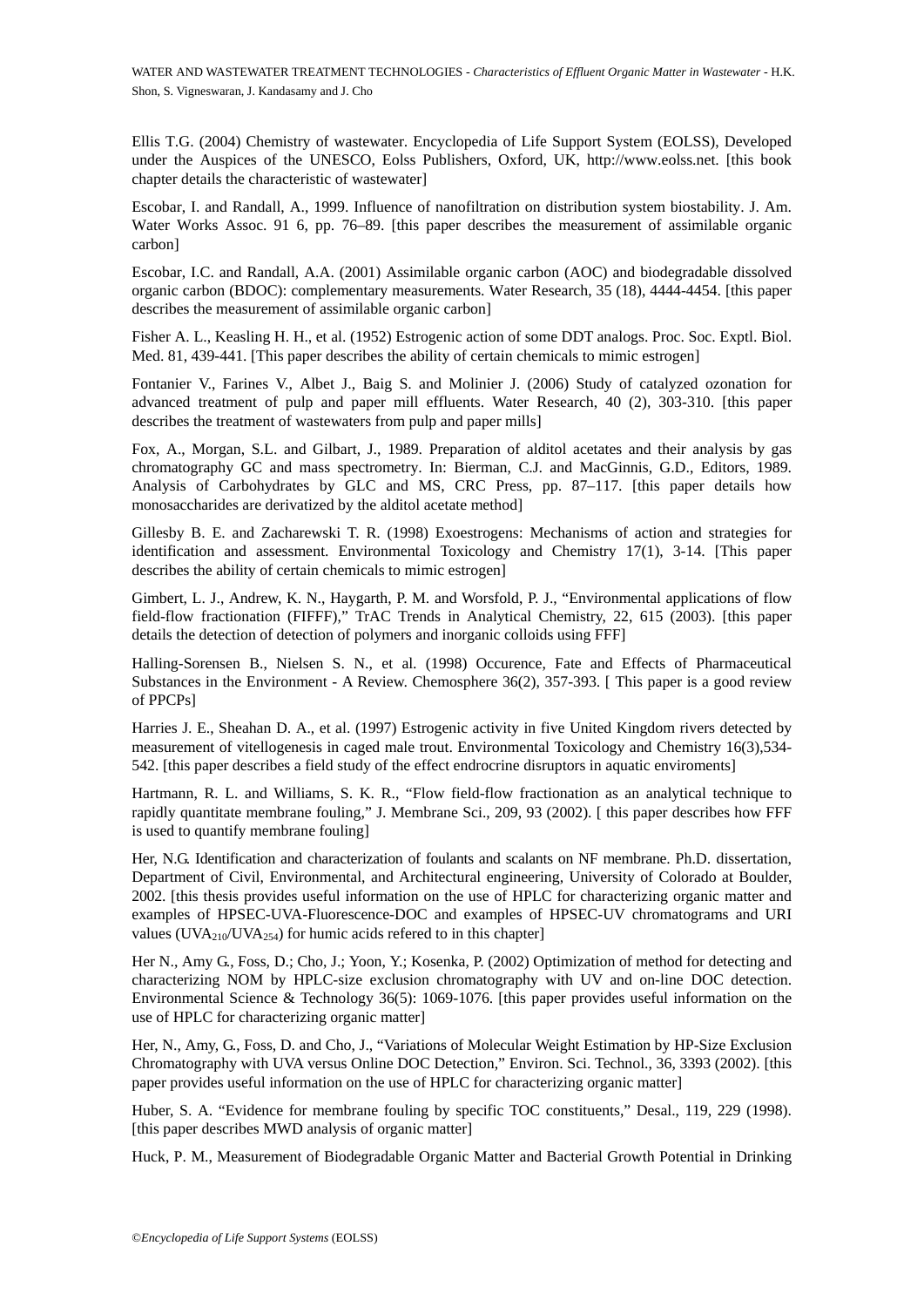Water, Journal of American Water Works Association, vol. 82, no. 7, pp. 78-86, 1990. [ this paper provides good information on measurement of organic matter]

Imai, A., Fukushima, T., Matsushige, K. Kim, Y.H., Choi, K. (2002) Characterization of dissolved organic matter in effluents from wastewater treatment plants. Water Research. 36 (6), 859-870. [this paper provides useful information on characterizing of organic matter]

Jarusutthirak C. (2002) Fouling and flux decline of reverse osmosis (RO), nanofiltration (NF) and ultrafiltration (UF) membranes associated with effluent organic matter (EfOM) during wastewater reclamation/reuse. Ph. D. Dissertation, University of Colorado at Boulder. [this thesis is on the study fouling in membrane processes]

Jobling S., Casey D., et al. (2003) Comparative responses of molluscs and fish to environmental estrogens and an estrogenic effluent. Aquatic Toxicology 65(2), 205-220. [this paper describes a study of the effect of endrocrine disruptors in aquatic environments]

Jobling S., Coey S., et al. (2002) Wild intersex roach (Rutilus rutilus) have reduced fertility. Biology of Reproduction 67(2), 515-524. [this paper describes a field study of the effect of endrocrine disruptors in aquatic environments]

eration 67(2), 515-524. [this paper describes a field study of the effect of eite environments]<br>
S.D., Cho J., Kim In S., Vanderford B.J. and Snyder S.A. (2007) Occurre<br>
anceolution 67(2), 515-524. [this paper describes a sol, et al. (2005)<br>
For the significant matter content of the effect of endrocrine disrupted<br>
for  $67(2)$ , 515-524. (this paper describes a field study of the effect of endrocrine disruption<br>
comments)<br>
comments and endoc Kim S.D., Cho J., Kim In S., Vanderford B.J. and Snyder S.A. (2007) Occurrence and removal of pharmaceuticals and endocrine disruptors in South Korean surface, drinking, and waste waters. Water Research, 41 (5), 1013-1021. [this paper outlines the treatment processes for PPCP and endrocrine disruptors]

Kramer V. J., Miles-Richardson S., et al. (1998) Reproductive impairment and induction of alkaline-labile phosphate, a biomarker of estrogen exposure, in fathead minnows (Pimephales promelas) exposed to waterborne 17b-estradiol. Aquatic Toxicology 40, 335-360. [this paper describes a field study of the effect of endrocrine disruptors in aquatic environments]

Lee, S., Cho, Y.G., Song, Y., Kim, I.S. and Cho, J. (2003) Transport characteristics of wastewater effluent organic matter in nanofiltration and ultrafiltration membranes. Journal of Water Supply 52 (2) 129-139. [this paper details how organic matter impacts the fouling in membrane processes]

Leenheer J. A. and Croue J.-P. (2003) Characterizing aquatic dissolved organic matter. Environmental Science & Technology 37(1), 18A-26A. [this paper provides useful information on characteristics of organic matter]

Levine A.D., Tchobanoglous G. and Asano T. (1985) Characterization of the size distribution of contaminants in wastewater: treatment and reuse implications, Journal WPCF 57 (7), 805-816. [this paper provides useful information on MWD analysis for contaminants in wastewater.]

Lindqvist N., Tuhkanen T., et al. (2005) Occurrence of acidic pharmaceuticals in raw and treated sewages and in receiving waters. Water Research 39, 2219-2228. [this paper describes a study of the effect of PPCP in aquatic environments]

Malcolm, R.L. (1985) Geochemistry of stream fulvic and humic substances. Aiken et al., Humic substances in soil, sediments and water. John Wiley and Sons, 181-209. [This book gives good information on humic and fulvic substances]

Mulder M. Basic principles of membrane technology  $(2<sup>nd</sup>$  edition). Boston: Kluwer Academic Publishers, 1996. [This book gives good information on membrane processes]

Müller M.B., Schmitt D., Frimmel, F.H. (2000) Fractionation of natural organic matter by size exclusion chromatography - properties and stability of fractions. Environmental Science & Technology 34 (23): 4867-4872. [this papers describes the characterization of organic matter]

Murk, A.J., Legler, J., Van Lipzig, M.M.H., Meerman, J.H.N., Belfroid, A.C., Spenkelink, A., Van der Burg, B., Rijs, G.B.J. and Vethaak, D., 2002. Detection of estrogenic potency in wastewater and surface water with three in vitro bioassays. Environ Toxicol Chem 21 1, pp. 16–23. [this paper describes a study of the effect of endrocrine disruptors in aquatic environments]

Namkung E. and Rittmann B.E. (1986) Soluble microbial products (SMP) formation kinetics by biofilms.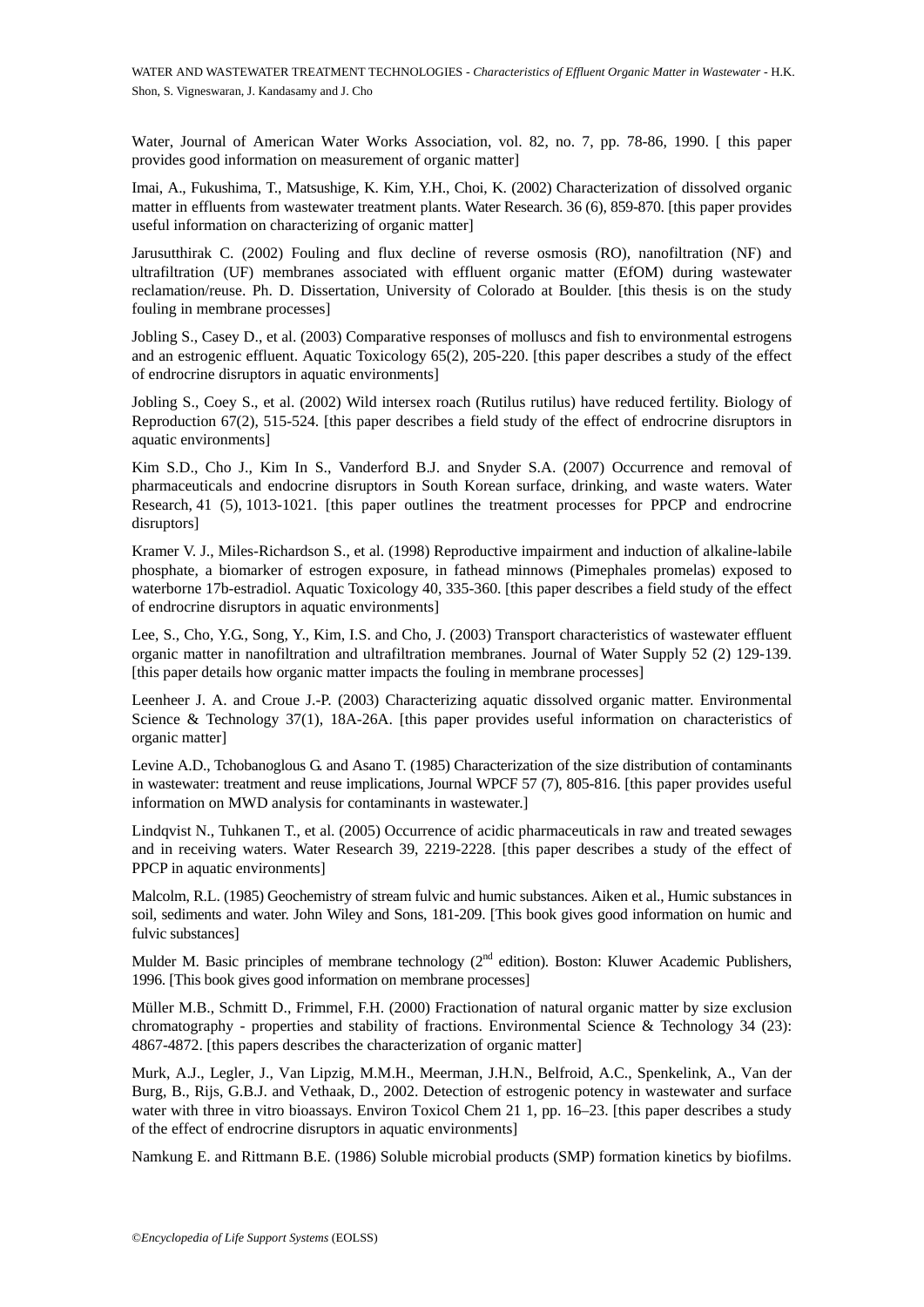Water Research 20 (6), 795–806. [this paper describes a study of the formation of SMPs]

Nasu, M., Goto, M., Kato, H., Oshima, Y. and Tanaka, H., 2001. Study on endocrine disrupting chemicals in wastewater treatment plants. Water Sci Technol 43 2, 101–108. [this paper describes a study of the removal of endocrine disrupting chemicals in wastewater treatment plants]

Noguera D.R., Araki N. and Rittmann B.E. (1994) Soluble microbial products (SMP) in anaerobic chemostats. Biotechnol Bioeng 44, 1040–1047. [this paper describes a study of the formation of SMPs]

Nollet, Leo M.L. (2000) Handbook of water analysis. Marcel Dekker, Inc., New York, 390-398. [this is a good reference book on water analysis]

Owen, D. M., Amy, G. L., Chowdhury, Z. K. (1993). Characterisation of natural organic matter and its relationship to treatability. AWWARF and AWWA conference proceedings, Denver, CO. [this paper details the characterisation of natural organic matter]

Painter H.A. (1973) Organic compounds in solution in sewage effluents. Chem. Ind. September, 818-822. [this paper details the characterisation of organic matter]

Parkin G.F. and McCarty P.L. (1981) Production of soluble organic nitrogen during activated sludge treatment. J. WPCF 53 (1), 99-112. [this paper describes a study of the formation of SMPs]

paper details the characterisation of organic matter]<br>in G.F. and McCarty P.L. (1981) Production of soluble organic nitrogen d<br>ment. J. WPCF 53 (1), 99-112. [this paper describes a study of the formation of<br>let J. L. and B tails the characterisation of organic matter]<br>and MCCarty P.L. (1981) Production of soluble organic nitrogen during activated sl<br>aWPCF 53 (1), 99-112. (this paper describes a study of the formation of SMPs]<br>and Blunt B. R. Parrott J. L. and Blunt B. R. (2005) Life-cycle exposure of fathead minnows (Pimephales promelas) to an ethinylestradiol concentration below 1 ng/L reduces egg fertilization success and demasculinizes males. Environmental Toxicology 20(2), 131-141. [this paper describes a study of the effect of endrocrine disruptors in aquatic environments]

Pempkowiak J. and Obarska-Pempkowiak H. (2002) Long-term changes in sewage sludge stored in a reed bed. The Science of the Total Environment 297, 59-65. [this paper describes the characterisation of sewage sludge]

Petrović M., Gonzalez S. and Barceló D. (2003) Analysis and removal of emerging contaminants in wastewater and drinking water. TrAC Trends in Analytical Chemistry 22 (10), 685-696. [this paper describes a study on the treatment of PPCPs and endrocrine disruptors]

Peuravuori, J. and Pihlaja, K. (1999) Structural characterization of humic substances. In: Keskitalo, J. and Eloranta, P. (eds) Limnology of humic waters. Backhuys, Leiden, 22-34. [This book chapter gives good information on humic substances]

Poole, C. F., "The essence of chromatography," Elsevier Science B.V. Netherland (2003). [This book chapter gives good information on the use of chromatography]

Plancque G., Amekraz B., Moulin V., Toulhoat P. and Moulin C. (2001) Molecular structure of fulvic acids by electrospray with quadrupole time-of-flight mass spectrometry. Rapid Communications in Mass Spectrometry (2001), 15(10), 827-835. [This paper gives good information on fulvic substances]

Reemtsma T. and These A. (2005) Comparative investigation of low-molecular-weight fulvic acids of different origin by SEC-Q-TOF-MS: new insights into structure and formation. Environmental Science and Technology, 39(10), 3507-3512. [This paper gives good information on fulvic substances]

Renner R. (1998). Human estrogens linked to endocrine disruption. Environmental Science & Technology 32(1), 8A. [this paper describes a study of the effect of endrocrine disruptors]

Reszat, T. N. and Hendry, M. J., "Characterizing dissolved organic carbon using asymmetrical flow fieldflow fractionation with on-line UV and DOC detection," Anal. Chem. 77, 4194 (2005). [this paper details the detection of detection of organic matter using FFF]

Réveillé V., Mansuy L., Jardé Ė., and Garnier-Sillam Ė (2003) Characterisation of sewage sludge-derived organic matter: lipids and humic acids. Organic Geochemistry 34 (4), 615-627. [this paper details the characterisation of organic matter]

Rittmann B.E. and McCarty P.L. (2001) Environmental biotechnology: principles and applications. , McGraw-Hill International Editions, London, UK. [this book gives good information on microbial products]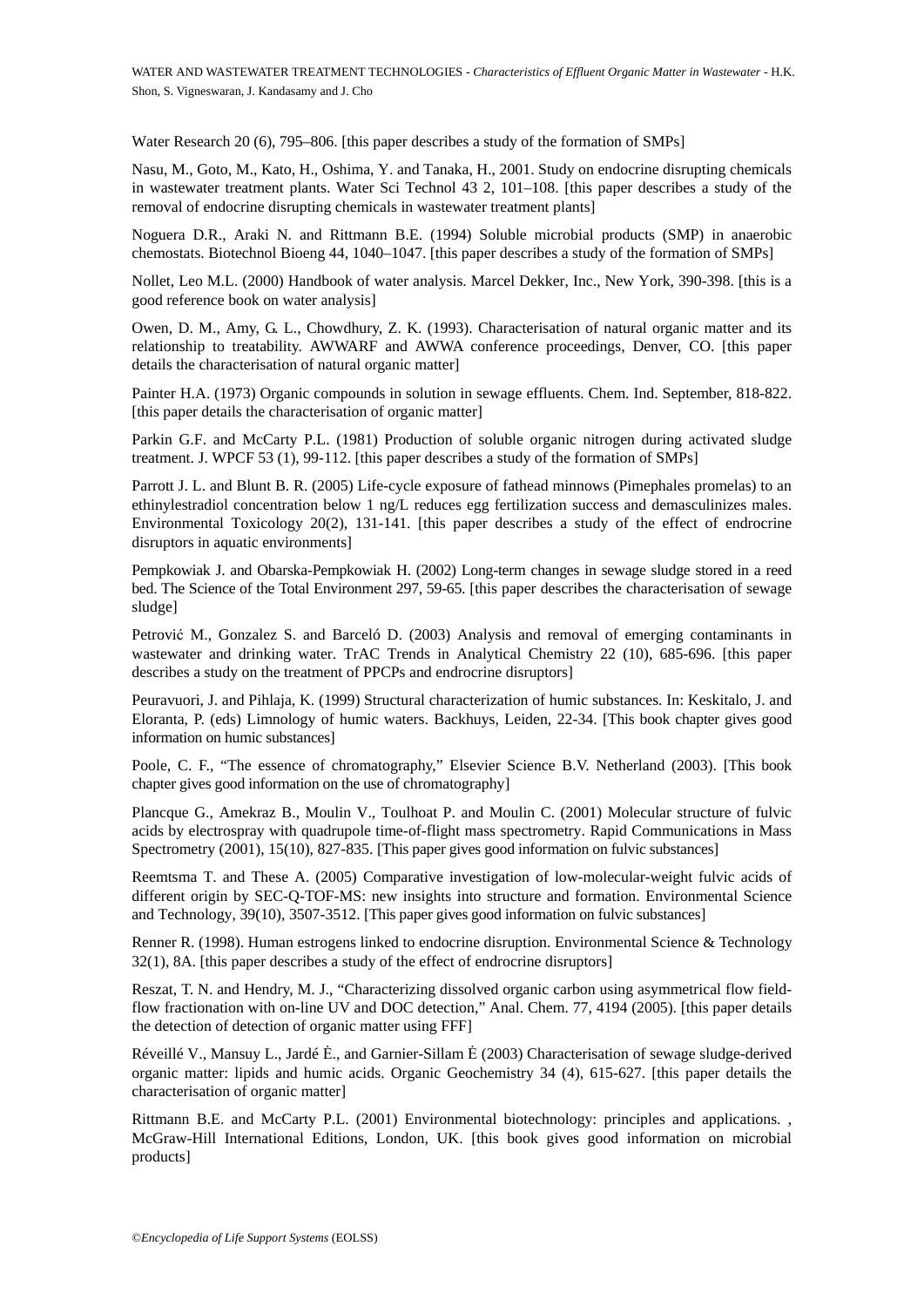Rittmann B.E., Bae W., Namkung E. and Lu C.J. (1987) A critical evaluation of microbial product formation in biological processes. Water Sci Technol 19, 517–528. [this paper describes a study of the formation of SMPs]

Roila T., Kortelainen P., David M.B. and Makinen I. (1994) Acid-base characteristics of DOC in Finnish lakes. In: Senesi, N., Miano, T.M. (eds) Humic substances in the global environment and implications for human health. Elsevier, Amsterdam, 863-868. [this paper details the characteristics of organic matter]

Schueler F. W. (1946) Sex-hormonal action and chemical constitution. Science 103: 221-223. [this paper describes a study of the effect of endrocrine disruptors]

Servais, P., Billen, G. and Hascoet, M.C., 1987. Determination of the biodegradable fraction of dissolved organic matter in waters. Water Res. 21, pp. 445–450. [this paper details the characteristics of organic matter]

Shiozawa, T., Tada, A., Nukaya, H., Watanabe, T., Takahashi, Y., Asanoma, M., Ohe, T., Sawanishi, H., Katsuhara, T., Sugimura, T., Wakabayashi, K. and Terao, Y., 2000. Isolation and identification of a new 2 phenylbenzotriazole-type mutagen (PTBA-3) in the Nikko River in Aichi, Japan. Chem Res Toxicol 13 (7), 535–540. [this paper describes a study of the effect of endrocrine disruptors]

Shon H.K., Vigneswaran S., Ben Aim R., Ngo H. H., Kim In S. and Cho J. (2005a) Influence of flocculation and adsorption as pretreatment on the fouling of ultrafiltration and nanofiltration membranes: application with biologically treated sewage effluent. Environmental Science & Technology, 39 (10), 3864-3871. [this paper details the effect of pre-treatment on membrane processes]

ylbenzotriazole-type mutagen (PTBA-3) in the Nikko River in Aichi, Japan.<br>
575–540. [this paper describes a study of the effect of endrocrine disruptors]<br>
H.K., Vigneswaran S., Ben Aim R., Ngo H. H., Kim In S. and Cho J. ( bisedie-type mutagemany, and enter, the main of the main of the main and the main and the control of the effect of endocrine disruptors] [this paper describes a study of the effect of endrocrine disruptors]<br>
In a paper des Shon, H.K., Vigneswaran, S., Kim, In S., Cho, J., and Ngo, H.H. (2004) The effect of pre-treatment to ultrafiltration of biologically treated sewage effluent: a detailed effluent organic matter (EfOM) characterization. Water Research, 38 (7), 1933-1939. [this paper details the effect of pre-treatment on membrane processes]

Skoog D.A. and Leary J.J. (1992) Principles of Instrumental Analysis, 4th edition, Saunders College Publishing, Fort Worth. [this book is a good reference on analytical techniques]

Snyder E. M., Pleus R. C., et al. (2005a) Pharmaceuticals and EDCs in the US water industry - an update. Journal American Water Works Association 97(11), 32-36. [this paper gives good information on PPCPs and endrocrine disruptors]

Snyder E. M., Snyder S. A., et al. (2004a). Reproductive responses of common carp (Cyprinus carpio) exposed in cages to influent of the Las Vegas Wash in Lake Mead, Nevada from late winter to early spring. Environmental Science & Technology 38(23), 6385-6395. [this paper describes a field study of the effect of endocrine disruptors on aquatic environments]

Snyder S. A., Keith T. L., et al. (1999) Analytical methods for detection of selected estrogenic compounds in aqueous mixtures. Environmental Science & Technology 33(16), 2814-2820. [this paper describes the detection of endocrine disruptors]

Snyder S. A., Keith T. L., et al. (1999) Analytical methods for detection of selected estrogenic compounds in aqueous mixtures. Environmental Science & Technology 33(16), 2814-2820. [this paper describes the detection of endocrine disruptors]

Snyder S. A., Keith T. L., et al. (2001a) Bioconcentration of nonylphenol in fathead minnows (Pimephalas promelas). Chemosphere 44(8), 1697-1702. [this paper describes a study of the effect of endocrine disruptors on aquatic environments]

Snyder S. A., Keith T. L., et al. (2001b) Identification and quantification method for nonylphenol and lower oligomer nonylphenol ethoxylates in fish tissues. Environmental Toxicology and Chemistry 20(9), 1870-1873. [this paper describes the detection of endocrine disruptors]

Snyder S. A., Leising J., et al. (2004b) Biological attenuation of EDCs and PPCPs: Implications for water reuse. Ground Water Monitoring & Remediation 24(2), 108-118. [this paper provides good information in PPCPS and endocrine disruptors]

Snyder S. A., Villeneuve D. L., et al. (2001d) Identification and quantification of estrogen receptor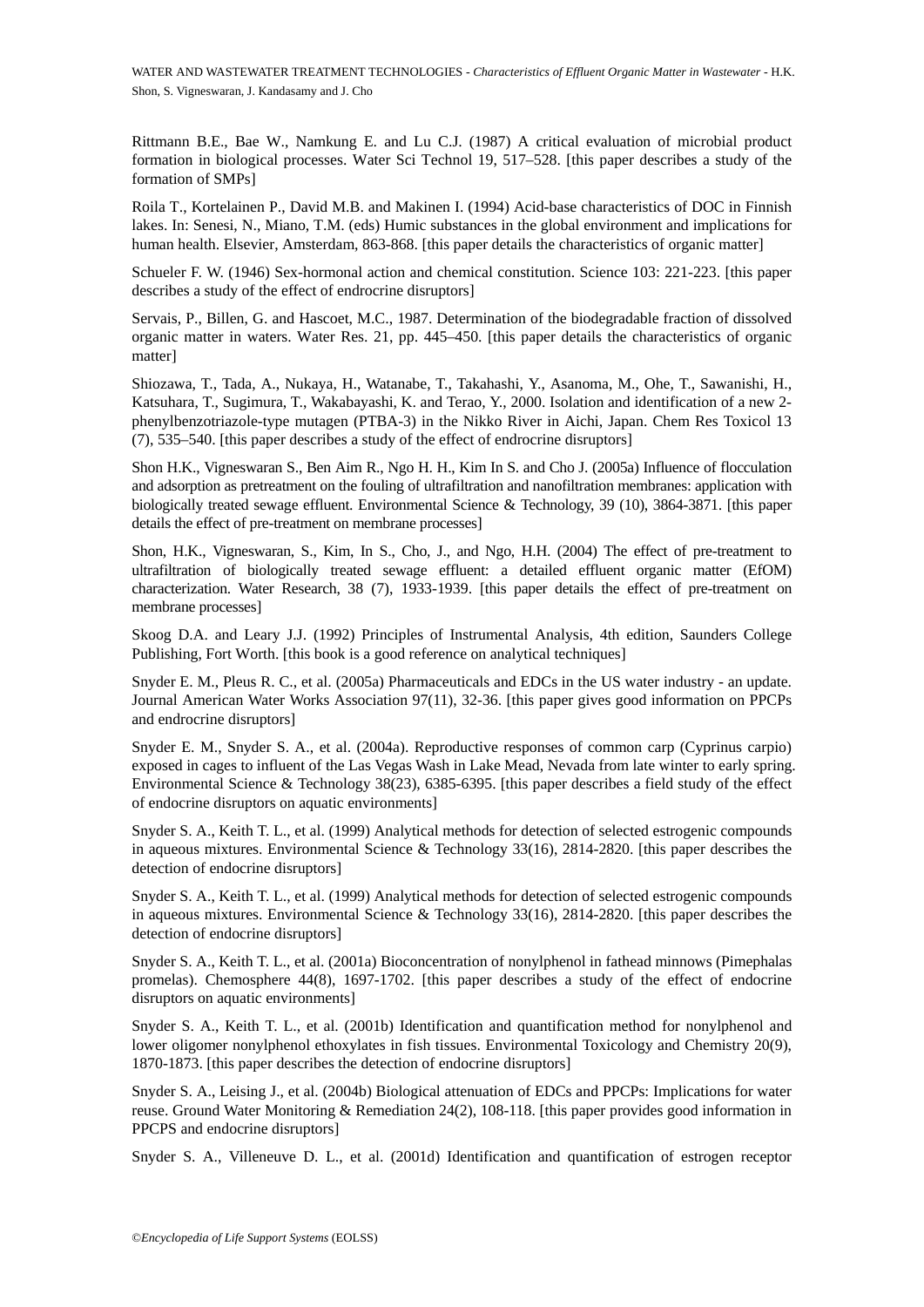agonists in wastewater effluents. Environmental Science & Technology 35(18), 3620-3625. [this paper describes the detection of endocrine disruptors]

Snyder S., Vanderford B., Pearson R., Quiñones and Yoon Y. (2003a) Analytical method used to measure endocrine disrupting compound in water. Practice Periodical of Hazardous, Toxic, and Radioactive waste management 7(4), 224-234. [this paper describes the detection of endocrine disruptors]

Snyder S., Wert E., Westerhoff P., Yoon Y., Rexing D. and Zegers R. (2005b) Occurrence and treatment of endocrine disruptors and pharmaceuticals. Proceedings from the International Ozone Association  $17<sup>th</sup>$ World Congress, Strasbourg France August 22-25, 2005. [this paper provides information on treatment of PPCPS and endocrine disruptors]

Stainfield G. and Jago P. H. (1987) The development and use of a method for measuring the concentration of assimilable organic carbon in water. WRC Environment Report, RU 1628-M, Manheim, UK. [this paper describes the measurement of assimilable organic carbon]

Stroud S. W. (1940) Metabolism of the parent compounds of some of the simpler synthetic estrogenic hydrocarbons. Journal of Endocrinology 2, 55-62. [this paper describes a study of the effect of endocrine disruptors on aquatic environments]

ocarbons. Journal of Endocrinology 2, 55-62. [this paper describes a study of<br>ptors on aquatic environments]<br>J.K., Swift D.J.P. and Niedoroda A.W. (1996) Contaminant dispersal on the P<br>in: 1. sediments and biota near a maj (15 to the matterial and Meridian and Meridian and Meridian Schematic and the effect of endo<br>aquatic environments]<br>and of Endocrinology 2, 55-62. [this paper describes a study of the effect of endo<br>aquatic environments]<br>d Stull J.K., Swift D.J.P. and Niedoroda A.W. (1996) Contaminant dispersal on the Palos Verdes continental margin: I. sediments and biota near a major California wastewater discharge. The Science of the Total Environment 179, 73-90. [this paper describes a study of the effect of endocrine disruptors on aquatic environments]

Tabak H. H., Bloomhuff R. N., et al. (1981) Steroid hormones as water pollutants II. Studies on the persistence and stability of natural urinary and synthetic ovulation-inhibiting hormones in untreated and treated wastewaters. Dev. Ind. Microbiol. 22, 497-519. [this paper describes a study of the effect of endocrine disruptors on aquatic environments]

Tchobanoglous G. and Burton F.L. (1991) Wastewater engineering: treatment, disposal, and reuse. 3<sup>rd</sup> Eds., MaGraw-Hill, Inc. New York. [this is an excellent reference book on water reuse]

Ternes T. A., Kreckel P., et al. (1999a) Behaviour and occurrence of estrogens in municipal sewage treatment plants - II. Aerobic batch experiments with activated sludge. The Science of the Total Environment 225, 91-99. [this paper provides information on endocrine disruptors]

Ternes T. A., Stumpf M., et al. (1999b) Behavior and occurence of estrogens in municipal sewage treatment plants - I. Investigations in Germany, Canada and Brazil. The Science of the Total Environment 225, 81-90. [this paper provides information field studies on endocrine disruptors]

Thurman E.M. (1985) Organic geochemistry of natural waters. M. Nijhoff/ W. Junk Publishers. The Netherlands. [This book gives useful information characterisation of organic matter]

Tiehm A. and Neis U. (2005) Ultrasonic dehalogenation and toxicity reduction of trichlorophenol. Ultrasonics Sonochemistry,12(1-2), 121-125. [this paper gives information on analytical techniques for detection on toxicity]

Tišler T., Zagorc-Kon čan J., Cotman M., and Drolc A. (2004) Toxicity potential of disinfection agent in tannery wastewater. Water Research 38 (16), 3503-3510. [this paper gives information on the characteristics of tannery waste]

Tixier C., Singer H.P., Oellers S. and Müller S.R. (2003) Occurrence and fate of carbamazepine, clofibric acid, diclofenac, ibuprofen, ketoprofen, and naproxen in surface waters. Environmental Science and Technology 37 (6), 1061-1068. [this paper gives information on the occurance and fate of PPCPs]

Tonkes, M., Pols, H., Warmer, H., Bakker, V., 1998. Whole-effluent assessment. RIZA Report 98.034. Institute for Inland Water Management and Waste Water Treatment, Lelystad, The Netherlands. [This report details the techniques for complete assessment of effluent]

USEPA (2008) Current National Recommended Water Quality Criteria, http://www.epa.gov/ waterscience/ criteria/ wacriteria.html [this website give the compilation of US national recommended water quality criteria presented as a summary table containing recommended water quality criteria for the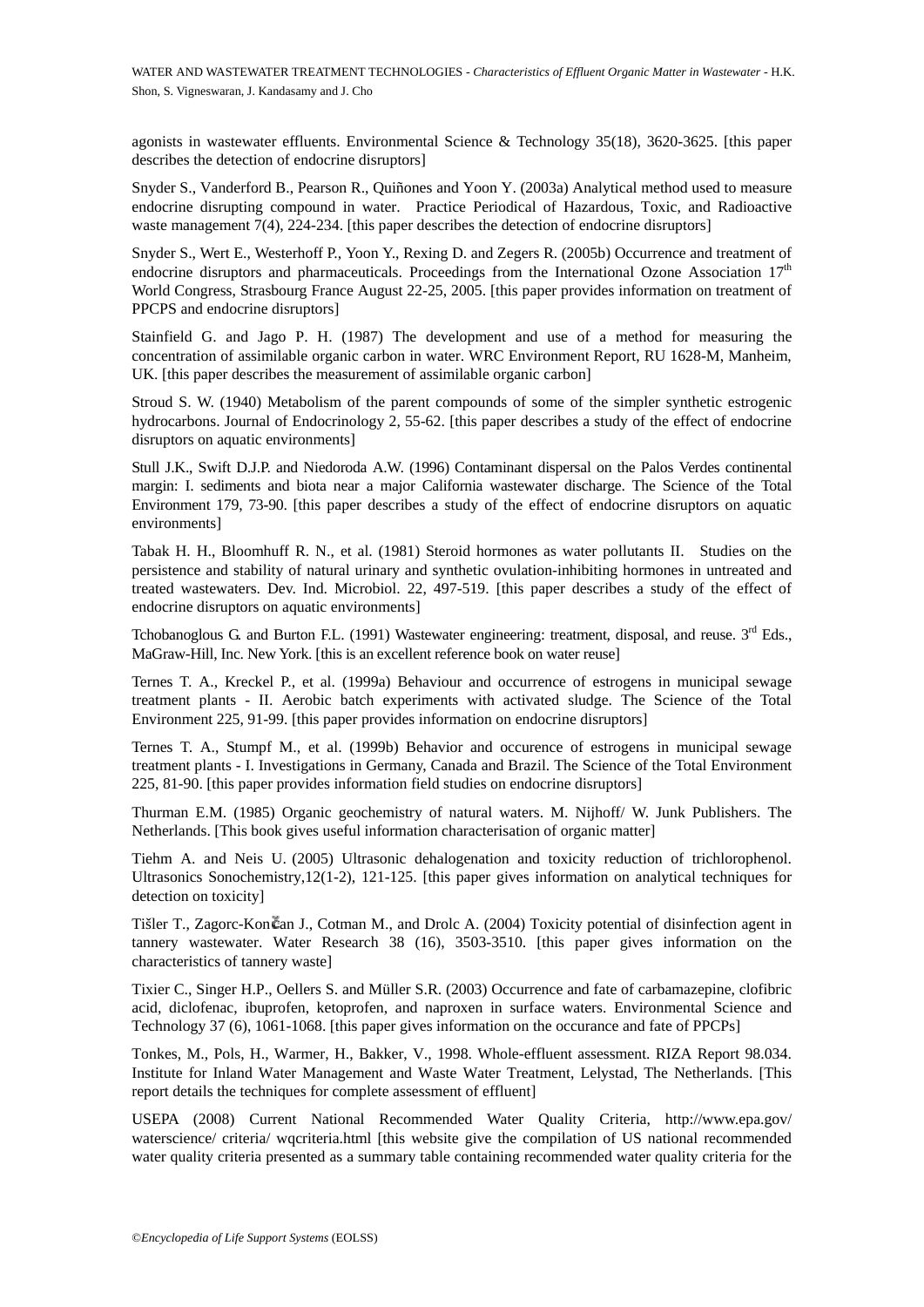protection of aquatic life and human health in surface water for approximately 150 pollutants]

USEPA, (1997) Special report on environmental endocrine disruption: an effects assessment and analysis. Office of Research and Development. Washington, D.C. February 1997. EPA/630/R-96/012. [this report describes endocrine disruptors and how they affect aquatic systems]

van der Kooij D. (1990) Assimilable organic carbon (AOC) in drinking water. In Gordon A. McFeters ed Drinking Water Microbiology, New York. [this book chapter gives information on AOC]

Vanderford B.J., Pearson R.A., Rexing D.J., and Snyder, S.A. (2003) Analysis of endocrine disruptors, pharmaceuticals, and personal care products in water using liquid chromatography/tandem mass spectrometry. Analytical Chemistry 75(22), 6265-6274. [this paper describes the analytical techniques for PPCPPS and endocrine disruptors]

Vanderford B. J. and Snyder, S. A. (2006) Analysis of Pharmaceuticals in Water by Isotope Dilution Liquid Chromatography/Tandem Mass Spectrometry. Environ. Sci. Technol., 40(23), 7312-7320. [this paper describes the analytical techniques for PPCPPS]

Volk, C., Renner, C., Robert, C. and Joret, J.C., 1994. Comparison of two techniques for measuring biodegradable dissolved organic carbon in water. Environ. Technol. 15, pp. 545–556. [this book paper gives information on the analytical techniques for AOC]

Weis, A., Bird, M.R., and Nystrom, M. (2003) The chemical cleaning of polymeric UF membranes fouled with spent sulphite liquor over multiple operational cycles. J. Membrane Sci. 216 67-79. [this paper details a study on membrane fouling]

Welch R. M., Levin W., et al. (1969) Estrogenic action of DDT and its analogs. Toxicology and Applied Pharmacology 14(2), 358-367. [this paper describes a study on endocrine disruptors]

Wetzel, R.G. (1975) Limnology, W.B. Saunders Company, Philadelphia. [this book is a good reference on Limnology]

Wetzel, R.G., Hatcher, P.G., and Bianchi, T.S. (1995) Natural photolysis by ultraviolet irradiance of recalcitrant dissolved organic matter to simple substrates for rapid bacterial metabolism. Limnology and Oceanography, 40, 1369-1380. [this paper describes characterisation of organic matter]

is C., Renner, C., Robert, C. and Joret, J.C., 1994. Comparison of two tect-<br>
i.g. C., Renner, C., Robert, C. and Joret, J.C., 1994. Comparison of two tect-<br>
siggradable dissolved organic carbon in water. Environ. Technol. some manyistan connections. The comparison of two techniques for measurement, C., Robert, C. and Joret, J.C., 1994. Comparison of two techniques for mease dissolved organic carbon in water. Eniviron. Technol. 15, pp. 545–5 Wingender J., Neu T.R. and Flemming H-.C. (1999) What are bacterial extracellular polymeric substances?. In: Wingender, J., Neu, T.R., and Flemming, H-.C. Editors, Microbial extracellular polymeric substances: characterization, structure and function, Springer, Berlin. {this book chapter gives useful information on EPSs]

Yates L.M. and Von Wandruszka R. (1999). Decontamination of polluted water by treatment with a crude humic acid blend. Environ. Sci. Technol. 33, 2076-2080. [this paper describes how humic aid is used to treat water]

Zanardi-Lamardo, E., Clark, C. D. and Zika, R. G., "Frit inlet/frit outlet flow field-flow fractionation: methodology for colored dissolved organic material in natural waters," Analytica Chimica Acta, 443, 171 (2001). [this paper describes characterisation of organic matter]

Zanardi-Lamardo, E., Clark, C. D., Moore, C. A. and Zika, R. G., "Comparison of the Molecular Mass and Optical Properties of Colored Dissolved Organic Material in Two Rivers and Coastal Waters by Flow Field-Flow Fractionation," Environ. Sci. Technol., 36**,** 2806 (2002**).** [this paper describes characterisation of organic matter]

Zhang, X., Bishop, P., and Kinkle, B. (1999) Comparison of extraction methods for quantifying extracellular polymers in biofilms. Wat Sci Tech 39, 211–218. [this paper details methods to characterises SMPs]

#### **Biographical Sketches**

**Dr H.K. Shon** is currently a UTS Chancellor's postdoctoral research since 2006. His research interests include membrane processes and new analytical methods for wastewater treatment and reuse. He has